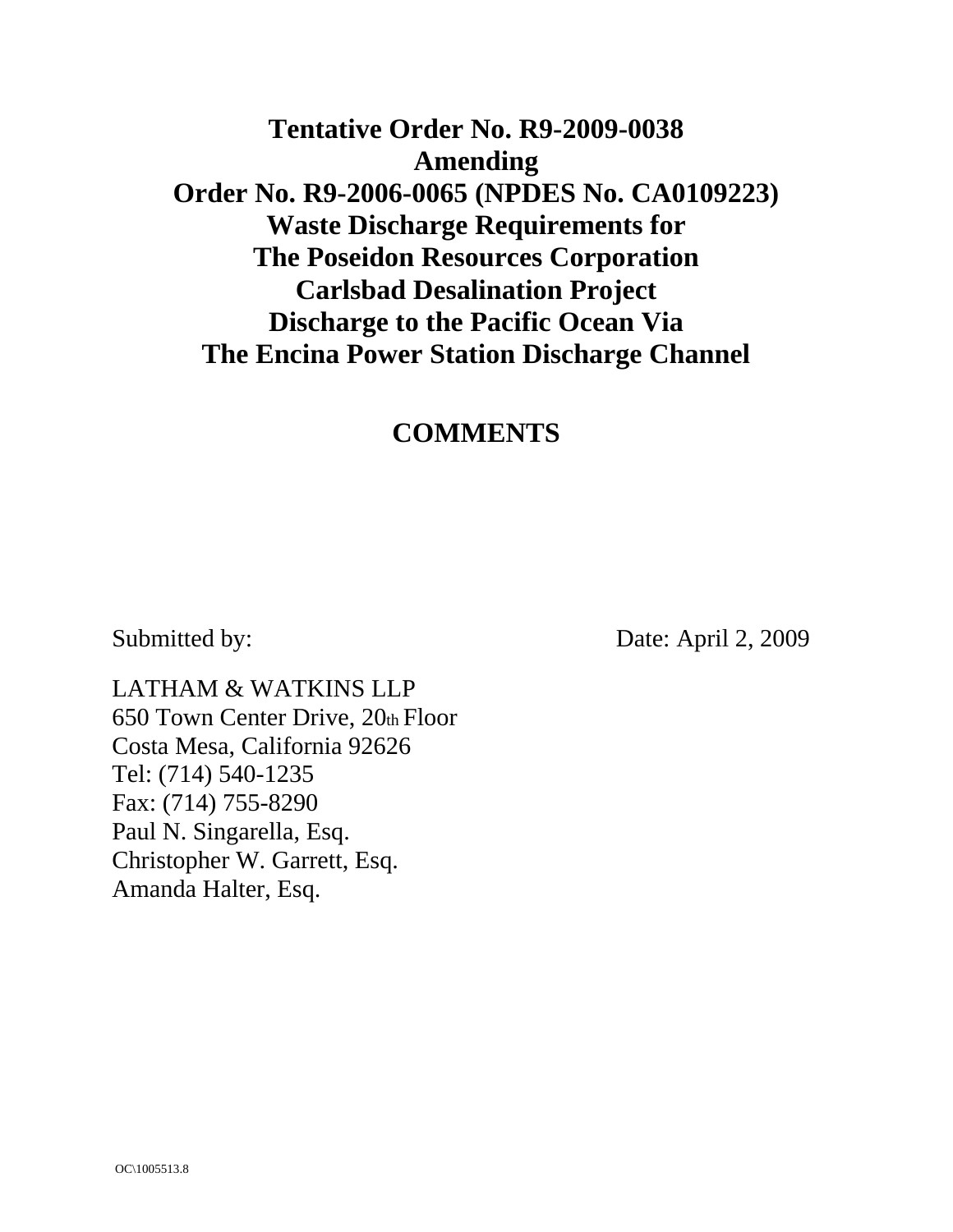On behalf of Poseidon Resources Corporation ("Poseidon"), we appreciate the opportunity to submit public comment on Agenda Item No. 13 for the April 8, 2009 hearing at which the California Regional Water Quality Control Board (the "Regional Board") will consider Poseidon's Flow, Entrainment and Impingement Minimization Plan (the "Minimization Plan"). The Regional Board conditionally approved the Minimization Plan on April 9, 2008. On February 11, 2009, the Regional Board considered the Marine Life Mitigation Plan (the "MLMP"), an amendment to the Minimization Plan, but, at the request of staff, continued the matter to the present hearing on April 8, 2009. Over the past year, in response to public and agency input and the availability of greater scientific information, the Minimization Plan has gone through extensive revision, including the incorporation of the MLMP, in order to ensure that the potential intake and mortality from the proposed Carlsbad Desalination Project ("the Project" or "CDP") will be minimized. The final Minimization Plan now before the Regional Board represents the product of thorough vetting in a months-long interagency process guided by scientific and public scrutiny.

This letter demonstrates that Poseidon has responded fully to the four outstanding items identified by staff at the February 11, 2009 hearing. It also demonstrates the Project's compliance with California Water Code Section 13142.5(b).

#### **I. EXECUTIVE SUMMARY**

The principal issue driving the continued delay of the Minimization Plan approval (first provided staff on February 12, 2007) is staff's concerns regarding Poseidon's characterization of the potential for impingement at the future Project. ("Impingement" occurs when marine life, generally fish, get impinged on racks and bars that separate a seawater intake structure from the adjoining open water environment.) This issue took Poseidon by surprise since staff offered no specific comment on impingement from April 30, 2008, when Poseidon submitted a revised impingement estimate, replacing an earlier estimate containing a math error, until staff started asking for "flow-proportioned" calculations around the time of the February 11, 2009 hearing, a period which covered the interagency activity to develop the Marine Life Mitigation Plan ("MLMP"). The late-arrival of staff's impingement concerns is underscored by the fact that the impingement data are from a staff-approved field study conducted in 2004-2005, and staff did not raise any similar concerns to our knowledge about these data during permitting proceedings in 2006 for the Encina Power Station and for Poseidon's proposed Carlsbad Desalination Project (the "Project" or "CDP").

Notwithstanding the lateness of the issue, Poseidon has undertaken tremendous effort in a very short period of time to address each and every one of staff's many questions and comments. At staff's request, Poseidon even agreed on March 18, 2009 to reimburse Dr. Pete Raimondi to provide staff with a third-party review of impingement. Poseidon is pleased that Dr. Raimondi commented favorably on the methods used by experts for Poseidon, as his April 1 reports states that:

> "Generally I think this approach is a very interesting and potentially an appropriate method for comparison of impingement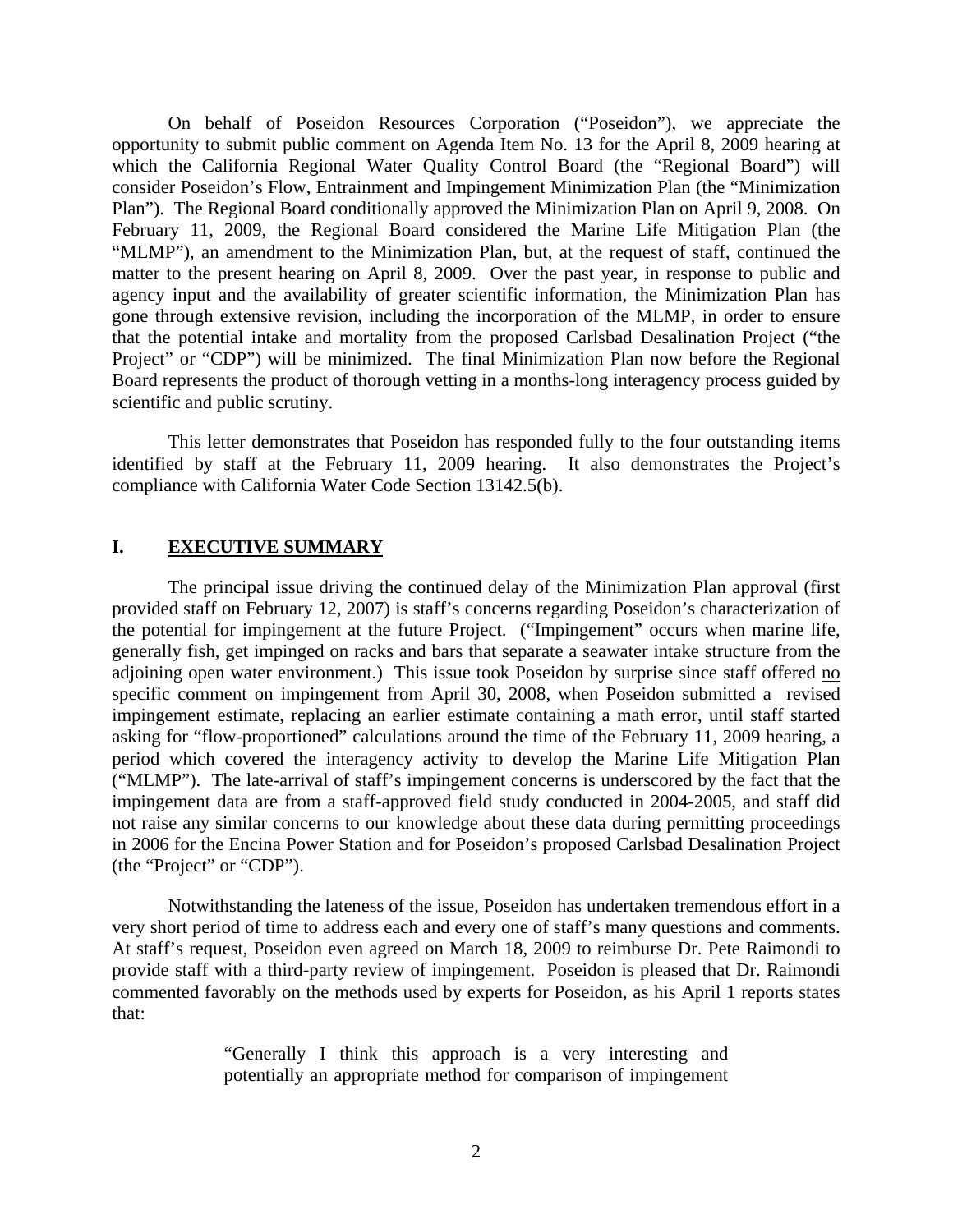losses (or any sort of loss) to gains in production provided by the creation or restoration of wetland habitats."

Yet, unfortunately, Dr. Raimondi submitted his assessment a week late, hampering Poseidon's ability to prepare a response, and quarrels with our experts' application of their own methods, and concludes that Poseidon must provide many additional acres of mitigation wetlands to compensate for potential impingement losses at the CDP.

Poseidon respectfully disagrees with Dr. Raimondi, and urges the Board to approve the Minimization Plan with its robust mitigation commitment (up to 55.4 acres). The proposed mitigation is ample to offset impingement and entrainment associated with stand-alone operations, and very likely constitutes over-mitigation for potential loss and mortality at the proposed plant. This is so for many reasons, including the following principal points:

- The Proposed Wetlands Will Produce Fish in Amounts to Compensate Fully for Fish Lost to Potential Impingement – Dr. Raimondi has opined that juvenile and adult fish that will be present in the proposed wetlands cannot be used to compensate for fish lost at the CDP. This is nonsensical. Poseidon is committing to restore or construct a massive wetlands – up to 55.4 acres – with many benefits. These wetlands plainly have the capacity to compensate for fish lost to impingement, as well as larvae lost to entrainment. Larvae and fish of myriad species will live there. Absent the wetlands, they would not exist. Of course, Poseidon is entitled to receive mitigation credit for the many values furnished by these wetlands.
- No Double Counting Dr. Raimondi bases his objection on the allegation that Poseidon's experts are double counting the mitigation acreage for two purposes that he apparently believes are mutually exclusive – entrainment mitigation and impingement mitigation. Thus, he argues, Poseidon must build many acres of other wetlands to mitigate for impingement. This argument is undermined by the actual data, which show that the species that predominate impingement are largely different than the species that predominate entrainment. In addition, there will be ample fish production in the planned wetlands to replace the loss of fish that predominate impingement. Dr. Raimondi's hypothesis simply does not match up with the facts.
- Impingement Should Not Be Considered a Major Driver of Mitigation, as Impingement Losses Likely Will Be Small – Our experts' impingement assessment is based on assumed values that artificially inflate impingement. This may seem odd, but these values were produced at the request of Regional Board staff, based on unfounded fears that impingement would be higher than our experts had said it would be. The calculations in accordance with staff input are based on the somewhat fantastic assumption that events expected to occur only once every 25 or 35 years, occur annually, for an entire two-week period. Even with these unrealistic assumptions, the impingement estimate was still small, about 9 pounds per day, enough fish to feed 3 brown pelicans. Staff directed us to make calculations such as this, and then in the staff report suggest that we now agree that impingement is significant. We have never agreed to that point and, in fact, continue to believe that impingement will be *de minimis* at the Project. Nevertheless, Poseidon has agreed to offset hypothetical impingement even at the inflated value (9 pounds per day).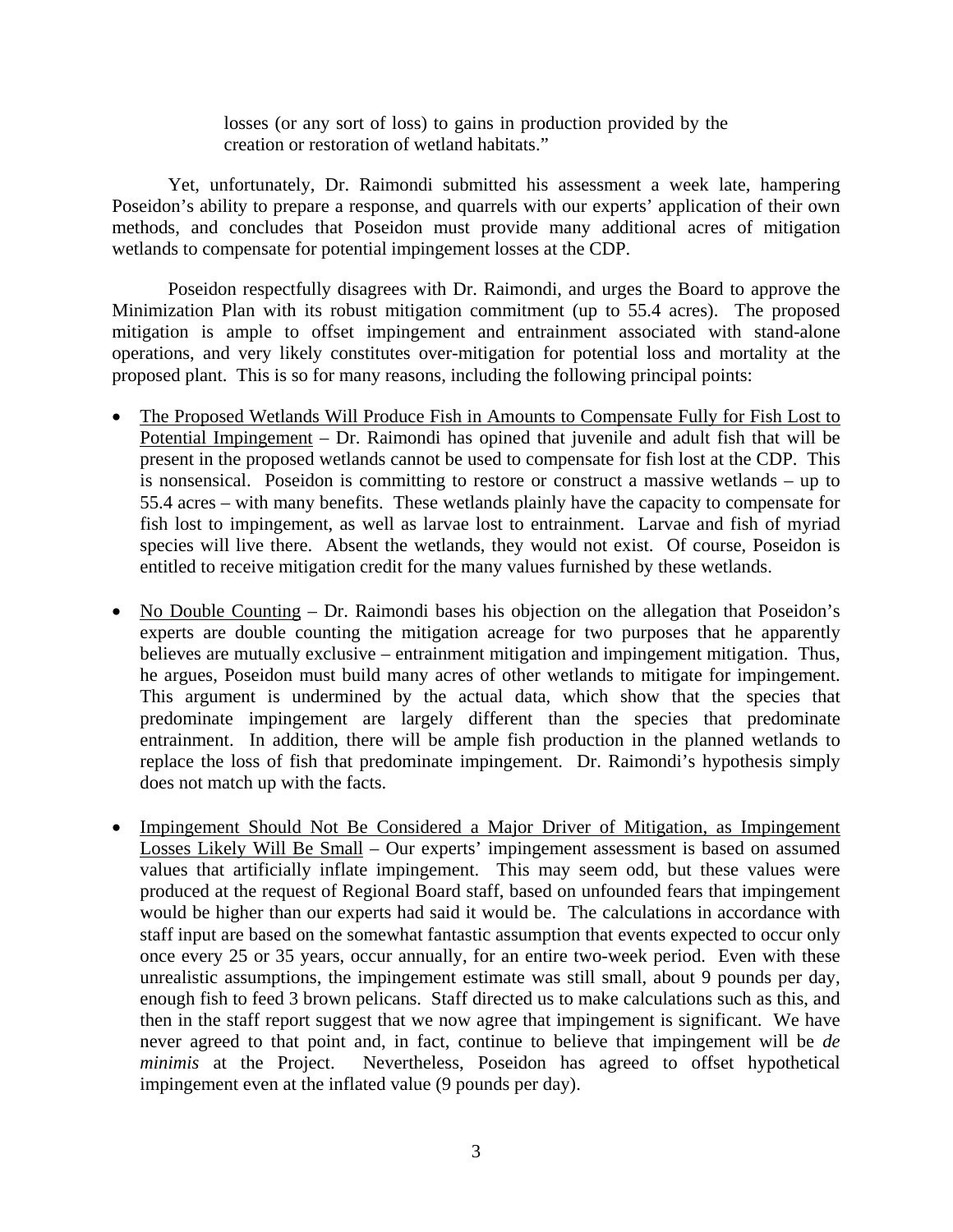- Impingement Will Be Reduced Over That Observed at the EPS Because The CDP Will Operate at Lower Flows – Staff has resisted the long-established principle that reductions in flow result in reduced impingement. This common-sense notion long has been established at the EPS where the relationship between flow and impingement is "direct" and "significant." An acknowledgement of this basic principle helps to demonstrate the *de minimis* nature of potential impingement, and supports a reasonable expectation of lower impingement when the EPS does not discharge enough water to meet the Project's feedstock needs.
- Poseidon Should Get Credit for Helping to Sustain the Ecosystem of Agua Hedionda Lagoon, Which Would Decline, Perhaps Dramatically, Without Continued Operation of the EPS Intakes – Although perhaps counterintuitive at first blush, the ecosystem of the Lagoon as it exists today did not exist prior to power plant operations that began in the 1950s. The ecosystem largely relies on the activities of humans, such as periodic dredging to keep water flowing to the intakes, and largely is a man-made system, providing an estuarine habitat and refuge that otherwise would be largely lower value mudflat. Thus, while no doubt the intakes entrain and impinge, much of the lost biomass might not exist without the intakes, and, most importantly, an entity with an economic incentive to keep Lagoon in a condition that allows effective intake operation.

Poseidon is confident, as should be the Board, that the Project will comply with California Water Code Section 13142.5(b), which requires the use of the best available site, design, technology and mitigation measures feasible to minimize the intake and mortality of marine life. The Minimization Plan assures that the Project will meet, and very likely exceed, these requirements in that:

- **Site**: By co-locating with the EPS, where it can use EPS discharge water to meet its source water needs, the Project will minimize the unnecessary intake of seawater as well as avoid the environmental costs associated with the construction of a new intake system. In fact, if the Project had been operating in 2008, 88.5% of its water supply needs would have been met by the EPS discharge.
- **Design:** The Project's primary Project design feature—i.e., direct connection of the desalination plant intake and discharge facilities to the discharge canal of the EPS—minimizes impingement and entrainment effects during co-located operations by avoiding unnecessary intake of seawater, and during stand-alone operations by reducing screen velocity and eliminating heat-related mortalities.
- **Technology**: The Project utilizes the best available technology measures feasible for its site-specific conditions through the installation of variable-frequency drives on the desalination plant's intake pumps.
- **Mitigation**: Although Project-related impingement and entrainment are expected to be minimal and will already be reduced by the site, design and technology elements, Poseidon has committed to mitigation under the terms of the MLMP to fully offset potential entrainment and impingement.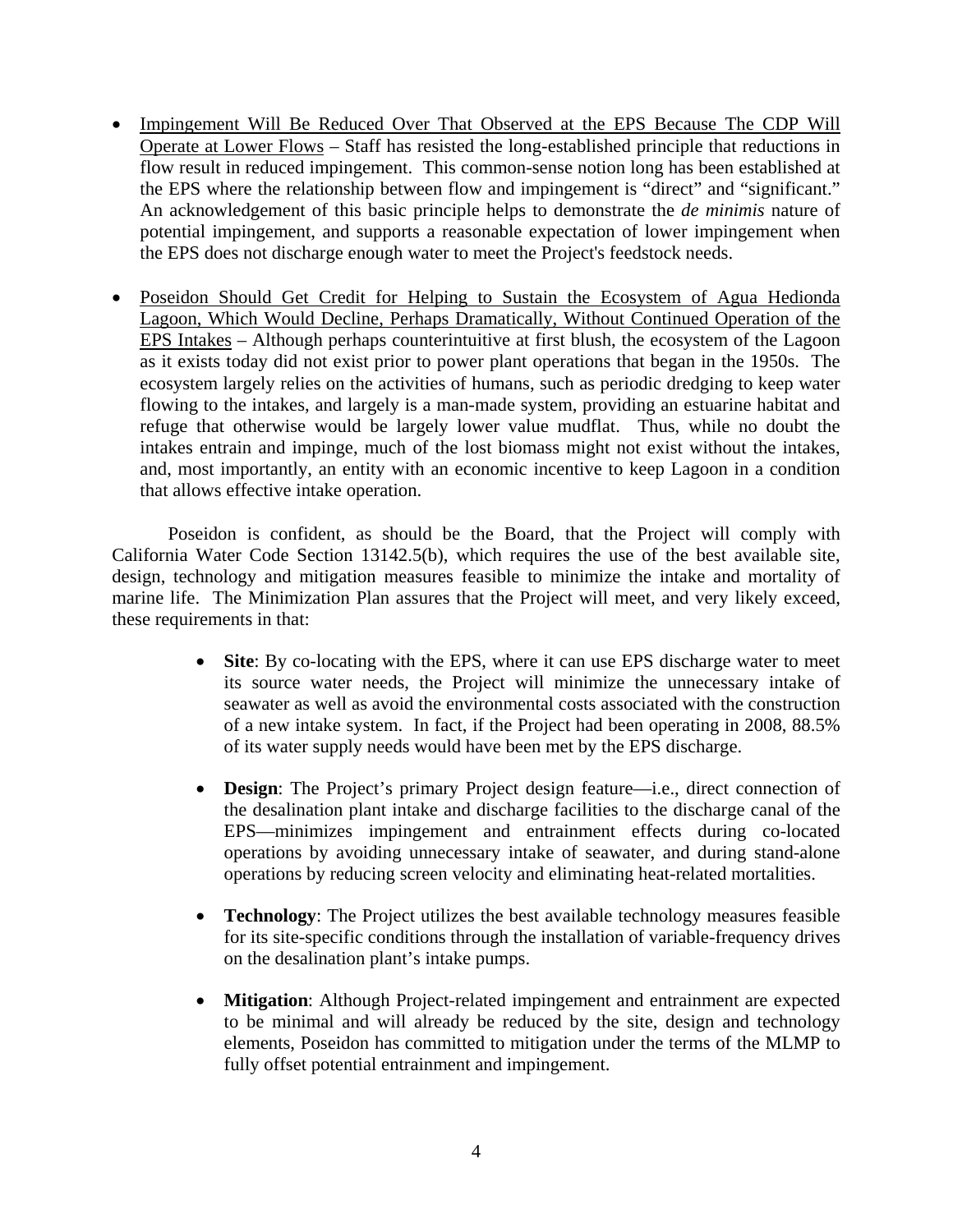Final approval of the Minimization Plan is the last step in the Project's eight-year, multiagency entitlement process and review. It will pave the way for Poseidon to finally break ground on the Project, so that it can provide much-needed water to the San Diego region's residents, as well as begin construction of the mitigation wetlands, which will provide substantial ecological benefit.

 The Board also can be assured that Poseidon has addressed the four outstanding items identified by staff at the February 11, 2009 hearing on the MLMP:

- Chapter 6 of the Minimization Plan details the Regional Board authority under the MLMP.
- Chapter 6 also provides for the prioritization of mitigation sites within the boundaries of the Regional Board.
- Poseidon has laid out multiple approaches for estimating the Project's projected stand-alone impingement. These are described and analyzed in Attachments 5 and 9 to the Minimization Plan.
- In a February 26, 2009 submittal to the Regional Board, Poseidon provided regulatory documents from the City of Carlsbad, the California Coastal Commission, and the State Lands Commission to demonstrate the requirements imposed on the Project by these agencies.

 In light of the above, and as further described below and in related submittals, Poseidon respectfully requests the Board's approval.

## **II. RELEVANT FACTUAL BACKGROUND**

1

## **A. Relationship between the Project and the Lagoon**

If approved, the Project will provide potable water to some 300,000 San Diego-area residents in this water-starved region.<sup> $f$ </sup> The Project will be situated adjacent to the EPS on the Lagoon, which, in its present state, opens into the Pacific Ocean.

The Lagoon was named "Agua Hedionda," which means "stinking water," because when it was discovered by the Spanish, its mouth was closed to the Pacific Ocean and it was characterized by stagnant mudflats.<sup>2</sup> In 1954, the EPS was commissioned by San Diego Gas & Electric.<sup>3</sup> To obtain a sufficient cooling water source for the new power plant, San Diego Gas & Electric dredged more than 3 million cubic yards of sediment from the Lagoon. This dredging

<sup>1</sup> *See* 2005 Urban Water Management Plans for the San Diego County Water Authority; Carlsbad Municipal Water District; Valley Center Municipal Water District; Rincon del Diablo Municipal Water District; Sweetwater Authority; Rainbow Municipal Water District; Vallecitos Water District; Santa Fe Irrigation District; Olivenhain Municipal Water District; and City of Oceanside.

<sup>2</sup> "Beach Receives Bounty of Dredging," *San Diego Union Tribune*, March 7, 2009

<sup>3</sup> Agua Hedionda Land Use Plan, City of Carlsbad Local Coastal Program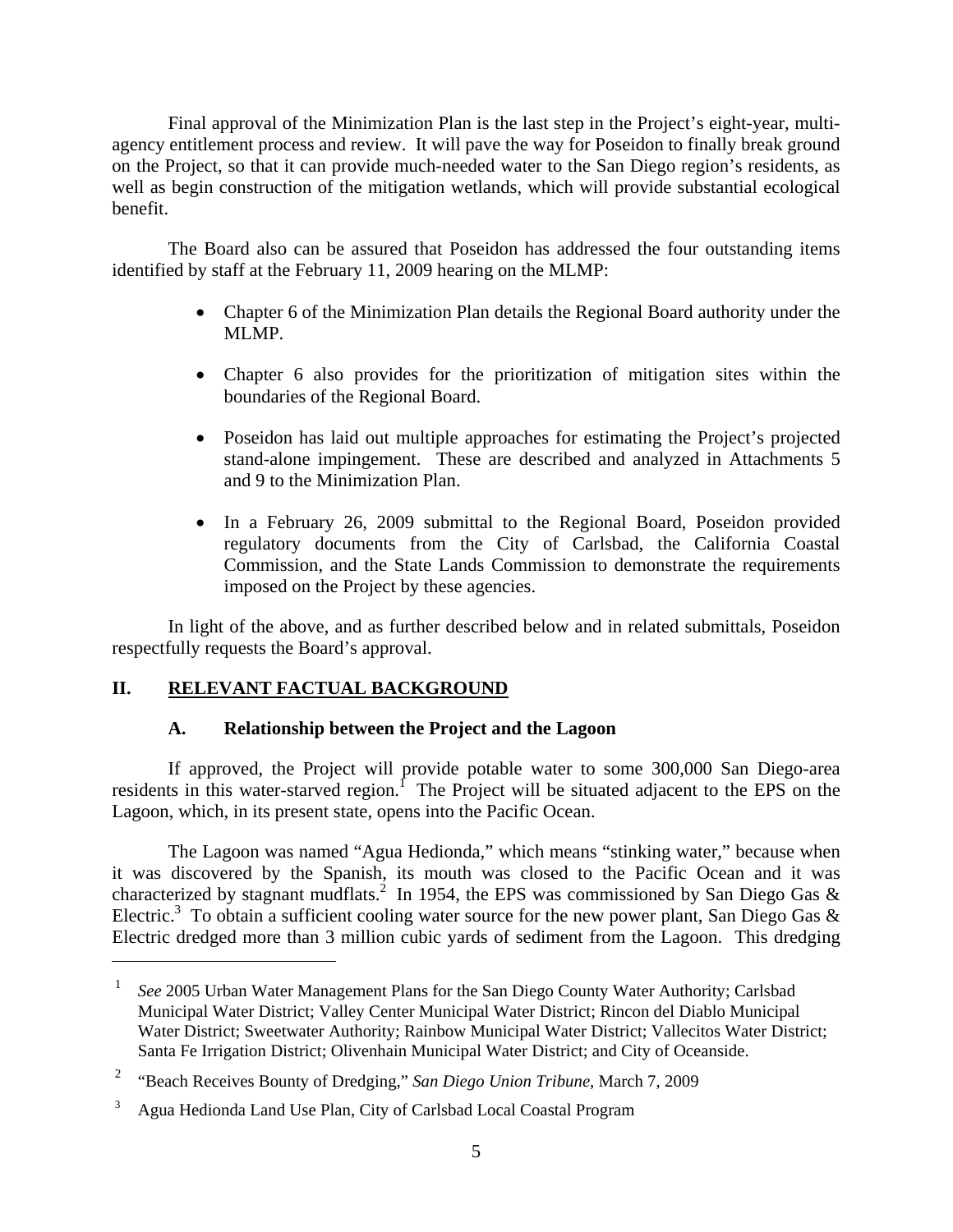created an open channel that enabled tidal flushing from the Pacific Ocean.<sup>4</sup> Although natural storms and wave action constantly deposit sediment that would ultimately close the Lagoon's mouth, the EPS's operators have regularly maintained and dredged the Lagoon, thereby keeping the mouth open and preserving the cooling water source.<sup>5</sup> In 1998-99, the entire Lagoon was redredged to an average depth of 8 to 11 feet, significantly increasing tidal flushing.<sup>6</sup>

Because of the stewardship of the power plant operators and others over the last half century, today the Lagoon is a 338-acre man-made coastal embayment teeming with marine life in a healthy marine ecosystem.<sup>7</sup> Visitors no longer find "stinking water" and mudflats but instead a vibrant water body with a host of recreational and educational activities and resources, including the Hubbs-SeaWorld fish hatchery, the Carlsbad Aquafarm, the YMCA Camp and the Discovery Center.<sup>8</sup> Historical records show that without consistent dredging, the Lagoon would decline from its current state back to its "mudflat" state.<sup>9</sup> Dredging the Lagoon is a significant and expensive enterprise; in the event that the EPS were to cease operations, and if no industrial installation replaced it, the Lagoon could find itself without a steward. If this were to happen, the Lagoon would return to its natural condition, characterized by a far less rich ecosystem. In particular, marine life would be expected to substantially diminish from its present condition. Thus, the Lagoon in its present ecological state depends on the presence of an industrial operator.

In approving the Project, the Regional Board can assure continuation of the reciprocal relationship between the Lagoon and industrial operations. In fact, because the Project will require less water for desalination operations than the EPS requires for cooling purposes, the EPS is expected to discharge sufficient cooling water to meet the majority of the Project's source water needs.<sup>10</sup> If EPS ceases to operate and the Project must operate in stand-alone mode by leasing the EPS's intake and discharge systems for its use, the Project will provide an industrial steward for the Lagoon that would otherwise not exist.

#### **B. Evolution of the Minimization Plan**

When the Regional Board issued a joint NPDES/WDR permit for the Project's discharge in 2006, it recognized that when the EPS is meeting the Project's feedstock needs, the Project will not meaningfully affect the intake and mortality of marine life at the intake system. The

- 7 Carlsbad Desalination Project, Agua Hedionda Lagoon. Available at http://carlsbaddesal.com/agua\_hedionda\_lagoon.asp
- <sup>8</sup> City of Carlsbad Lagoon Overview Agua Hedionda Lagoon. Available at: http://www.carlsbadca.gov/parks/lagoonoverview.html
- 9 "Beach Receives Bounty of Dredging," *San Diego Union Tribune*, March 7, 2009
- <sup>10</sup> Minimization Plan, p. 3-4. March 9, 2009

<sup>4</sup> Precise Development Plan and Desalination Plant Project (FEIR 03-05) (SCH#2004041081). Appendix E - Intakes Effects Assessment

<sup>5</sup> "Beach Receives Bounty of Dredging," *San Diego Union Tribune*, March 7, 2009

<sup>6</sup> SeaWorld/Busch Gardens Animal Information Database, San Diego Wetlands - Agua Hedionda Lagoon. Available at: http://www.shamutv.com/swc/wetlands/sd\_county\_wetlands/agua\_hedionda\_lagoon.htm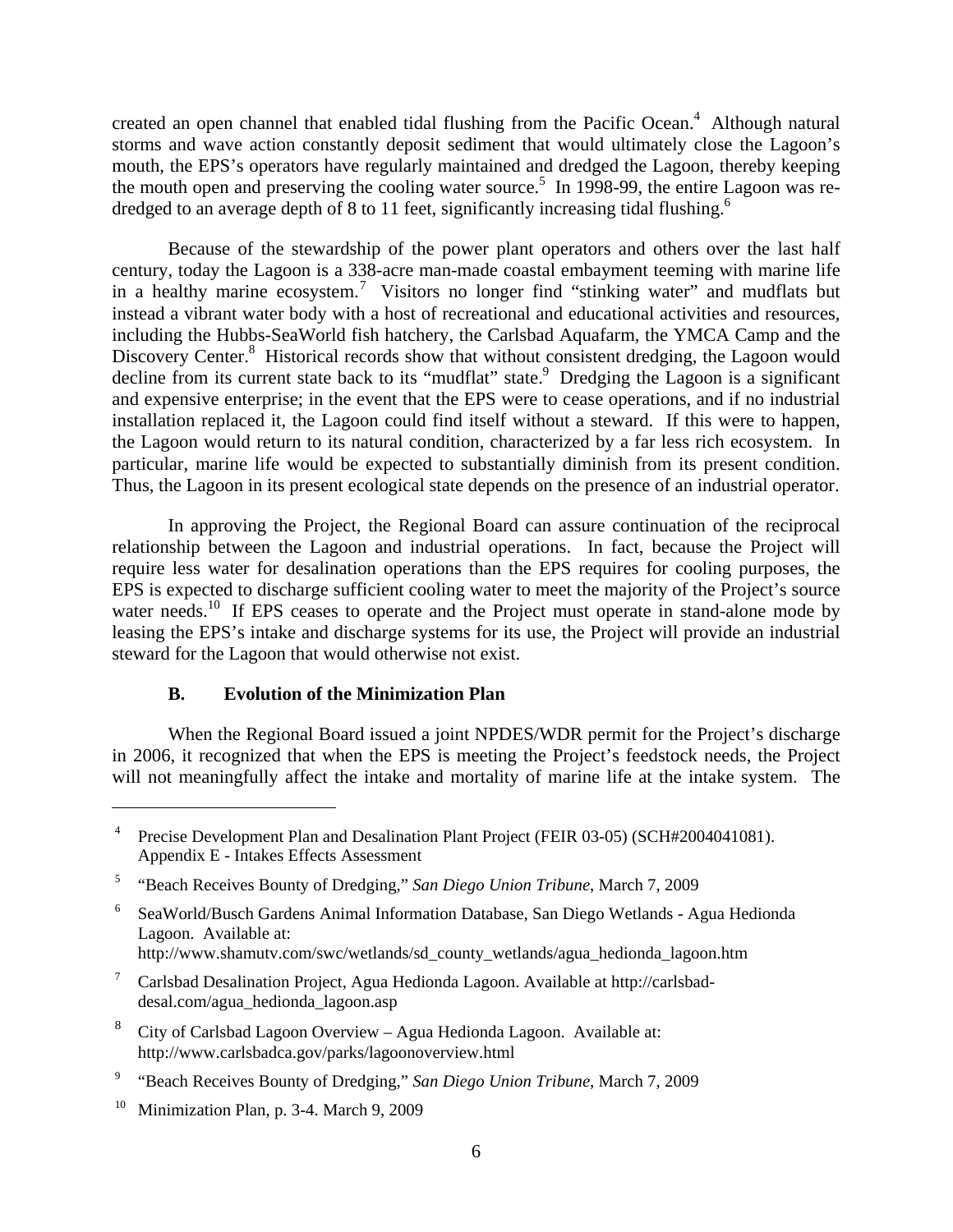Regional Board noted that "when operating in conjunction with the power plant, the desalination plant intake would not increase the volume or the velocity of the power station cooling water intake, nor would it increase the number of organisms impinged by the Encina Power Station cooling water intake structure."<sup>11</sup> Because "nearly 98 percent of the larvae entrained by the EPS are dead at the point of desalination intake[,] a *de minimis* of organisms remain viable which potentially would be lost due to the incremental entrainment effect of the CDP operation."<sup>12</sup>

As such, the Regional Board required Poseidon to submit for its approval a Minimization Plan assessing "the feasibility of site-specific plans, procedures and practices to be implemented and/or mitigation measures to minimize the impacts to marine organisms when the CDP intake requirements exceed the volume of water being discharged by the EPS;"<sup>13</sup> i.e., "a plan to minimize these impacts to marine organisms under conditions of operation in conjunction with the Encina Power Station"14 in which the Project requires more water than the EPS discharge to operate. If EPS were to cease operations and the Project were to operate in stand-alone mode, additional review pursuant to Water Code Section  $13142.5(b)$  will be required.<sup>15</sup>

Poseidon submitted the first draft of its proposed Minimization Plan to the Regional Board on February 12, 2007. After public comment, Poseidon submitted a substantially revised second draft on June 29, 2007. In response to a letter from Regional Board staff on February 19, 2008, Poseidon again revised the Minimization Plan and resubmitted it on March 6, 2008. The March 6, 2008 version of the Minimization Plan was conditionally approved by the Regional Board on April 9, 2008. Final approval was conditioned upon Poseidon's submittal of a mitigation plan as an amendment to the Plan.<sup>16</sup>

Consistent with the Board's direction, Poseidon engaged in a months-long interagency process to develop a "specific mitigation alternative…to compensate [for] entrainment and impingement of marine organisms by operations at the CDP."<sup>17</sup> The end result of the

 $\overline{a}$ 

14 Resolution No. R9-2008-0039.

- a) identification of impacts from impingement and entrainment;
- b) adequate monitoring data to determine the impacts from impingement and entrainment;
- c) coordination among participating agencies for the amendment of the Plan as required by Section 13225 of the California Water Code;
- d) adequacy of mitigation; and
- e) commitment to fully implement the amendment to the Plan.
- $17$  This process was explained in more detail in Poseidon's January 26, 2009 comment letter.

<sup>11</sup> Order No. R9-2006-0065, F-49, VII.B.4. *Intake Regulation* 

 $12$  Id.

<sup>13</sup> *Id.*, at 22, VI.C.2.e

<sup>15</sup> *Id.*

<sup>16</sup> Resolution No. R9-2008-0039 required Poseidon to address items in staff's February 19, 2008 letter (many of the items had been mooted only by the March 6, 2008 version of the Plan), and the following additional concerns: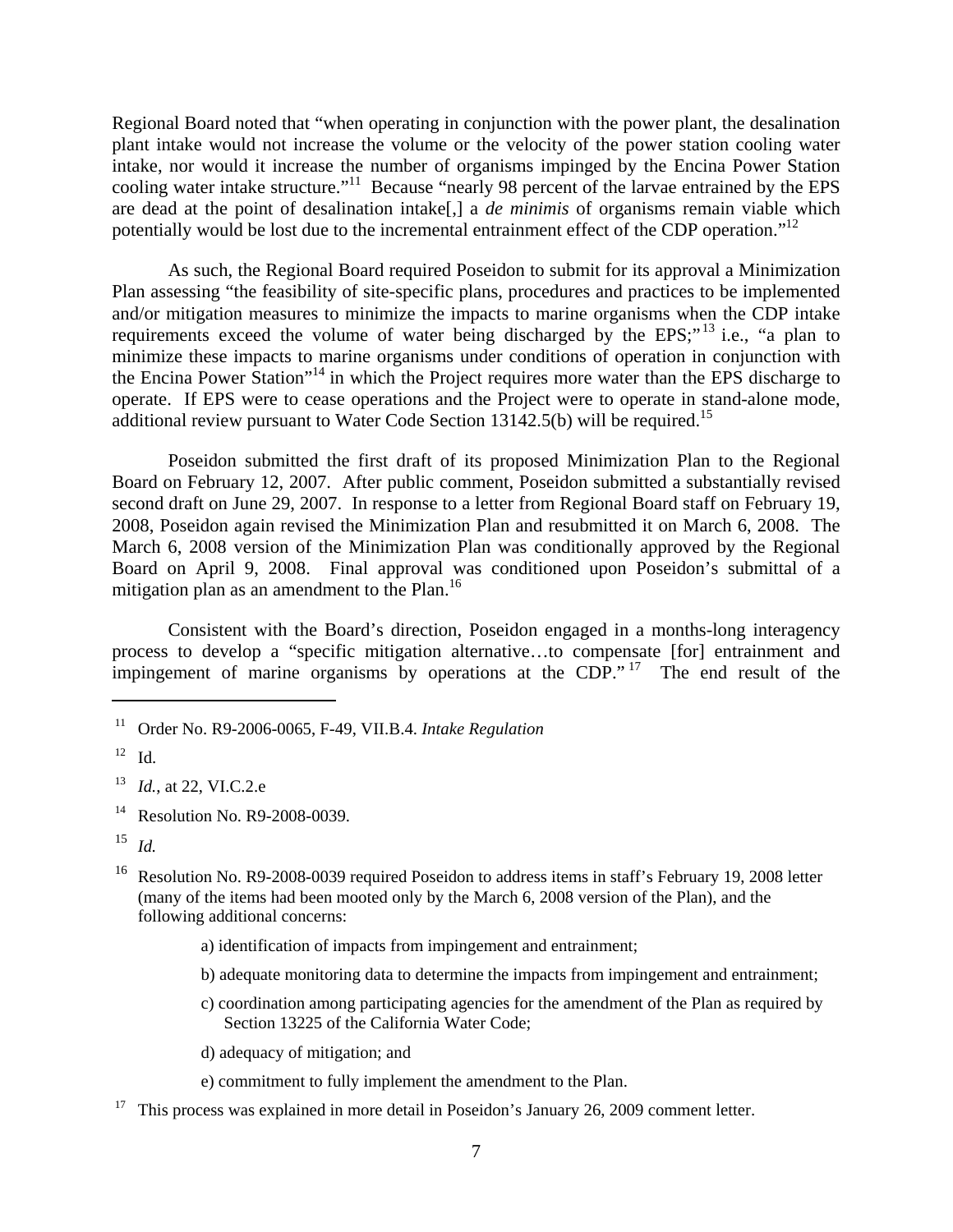interagency process was the development of the MLMP, which was approved by the Coastal Commission and the State Lands Commission and incorporated into Chapter 6 of the Minimization Plan. As explained in detail in Poseidon's January 26, 2009 comment letter, the MLMP provides for the construction or restoration of up to 55.4 acres of highly productive estuarine wetlands in the Southern California Bight.

Although Poseidon was required to develop the Minimization Plan only to address colocated operations, the MLMP, at the direction of the Coastal Commission, was developed to address mitigation for stand-alone operations.

#### **III. POSEIDON HAS WORKED CLOSELY WITH STAFF ON THE FOUR ITEMS THAT STAFF IDENTIFIED AT THE FEBRUARY 11, 2009 HEARING**

On February 11, 2009 the Regional Board considered the MLMP for the first time, continuing its review to the present hearing. Staff identified four additional issues it sought to resolved concerning the March 6, 2008 Minimization Plan before recommending that the Regional Board take final action on the Minimization Plan:

- (1) placing the Regional Board and its Executive Officer on equal footing, including funding, with Coastal Commission and its Executive Director, in the MLMP, while minimizing redundancies (e.g., only one Scientific Advisory Panel) details of dispute resolution process to be worked out);
- (2) reducing the number of [potential mitigation] sites to five, in consultation with the Coastal Commission, with the existing proviso that other sites within the Regional Board boundaries could be added;
- (3) Poseidon to provide the flow-proportioned calculations for its impacts due to impingement, to help support the Regional Board's determination that these impacts are *de minimis*; and
- (4) Poseidon to provide a consolidated set of all requirements imposed to date by the various agencies.

Subsequent to the February 11, 2009 hearing, Poseidon teleconferenced with staff and its counsel many times in an effort to address the identified issues. Staff agrees with Poseidon that all of these issues have been addressed. $18$ 

### **A. The Minimization Plan Places the Regional Board on Equal Footing with the Coastal Commission**

In response to staff's request that the Minimization Plan clearly place the Regional Board on equal footing with the Coastal Commission, in Chapter 6 of the Minimization Plan, Poseidon clearly identified provisions of the MLMP that are enforceable by the Coastal Commission, then

1

<sup>&</sup>lt;sup>18</sup> Regional Board Staff Report: Review of Poseidon's Flow Entrainment and Impingement Minimization Plan Dated March 9, 2009, p. 6. March 27, 2009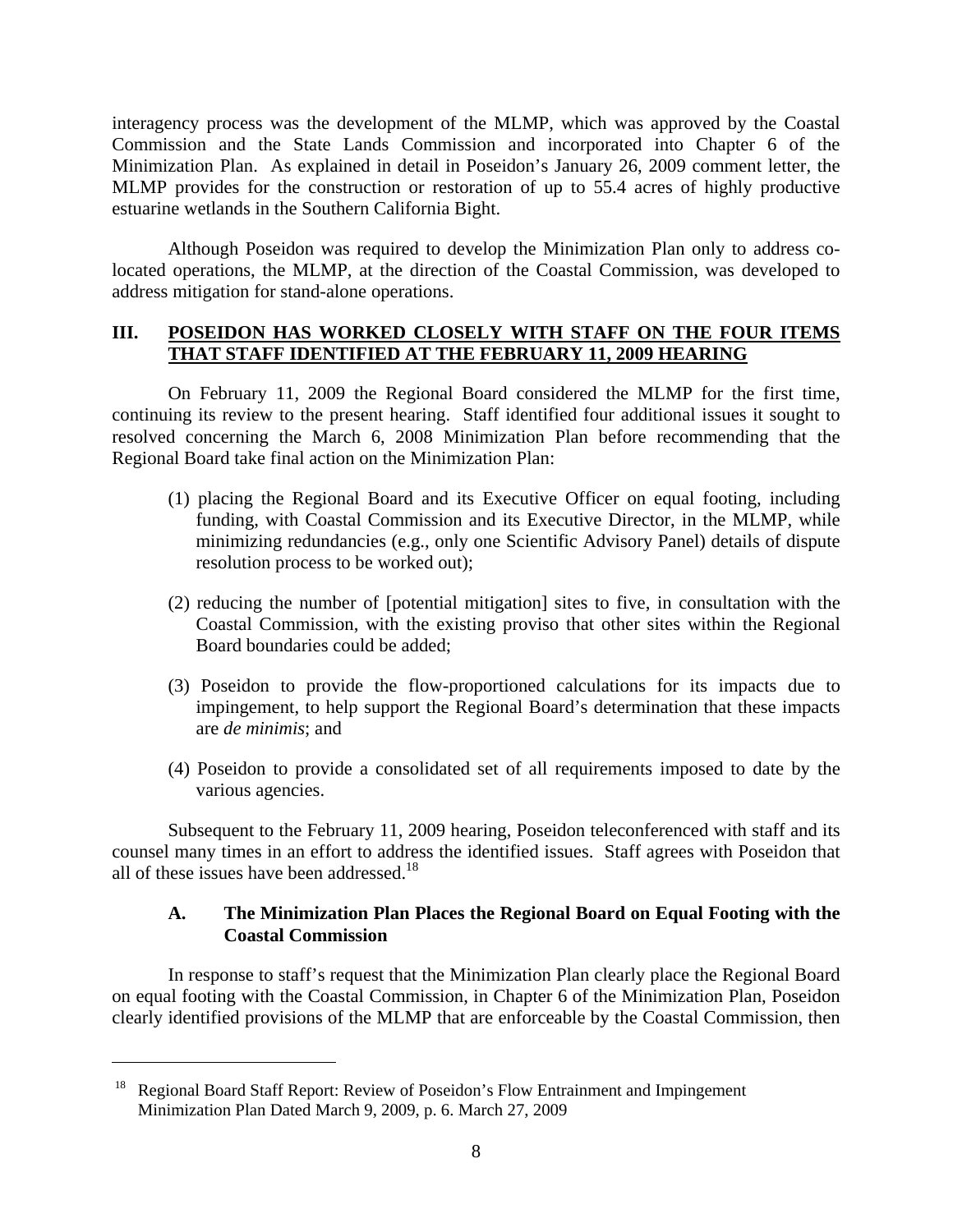indicated for each of them how they are also enforceable by the Regional Board if the Plan is approved.19 For instance, the Plan provides that the Regional Board will have the authority to approve the final mitigation site(s) and restoration plan for the site(s), and enforce compliance with the MLMP's strict performance criteria.<sup>20</sup>

## **B. The Minimization Plan Prioritizes Mitigation Sites within the Regional Board's Boundaries**

In response to staff's request to reduce the number of proposed mitigation site(s) from 11 to 5, Poseidon amended the Minimization Plan to provide as follows:

> Sites located within the boundaries of the Regional Water Quality Control Board, San Diego Region, shall be considered priority sites. If Poseidon proposes one or more mitigation sites outside of these boundaries, it first shall demonstrate to the Board that the corresponding mitigation could not feasibly be implemented within the boundaries, such as when the criteria established in Section 3.0 of the MLMP [providing site criteria] are not satisfied.<sup>21</sup>

Therefore, "among the eleven candidate sites identified in the MLMP, Poseidon will consider the five sites within the Regional Board's boundaries as priority sites for selection."22

## **C. Poseidon Provided Staff with Entitlement Documents from the City of Carlsbad, the Coastal Commission and the State Lands Commission to Establish the Requirements Imposed on the Project to Date by the Various Agencies**

On February 26, 2009, staff counsel identified certain items that would satisfy staff's request that, "Poseidon [] provide a consolidated set of all requirements imposed to date by the various agencies." Poseidon responded by submitting six regulatory documents from the City of Carlsbad, the California Coastal Commission and the State Lands Commission:

- 1. City of Carlsbad Development Agreement (DA 05-01)
- 2. City of Carlsbad Redevelopment Permit (RP 05-12)
- 3. City of Carlsbad EIR Exhibit B, Mitigation Monitoring and Reporting Program
- 4. City of Carlsbad Precise Development Plan (PDP 00-02)

<sup>&</sup>lt;sup>19</sup> Minimization Plan, Section 6.6 (see chart). March 9, 2009

<sup>20</sup> *Id.* 

<sup>21</sup> *Id.*, Chapter 6, Section 6.4. *Site Selection*

 $22$  Regional Board Staff Report: Review of Poseidon's Flow Entrainment and Impingement Minimization Plan Dated March 9, 2009, p. 5. March 27, 2009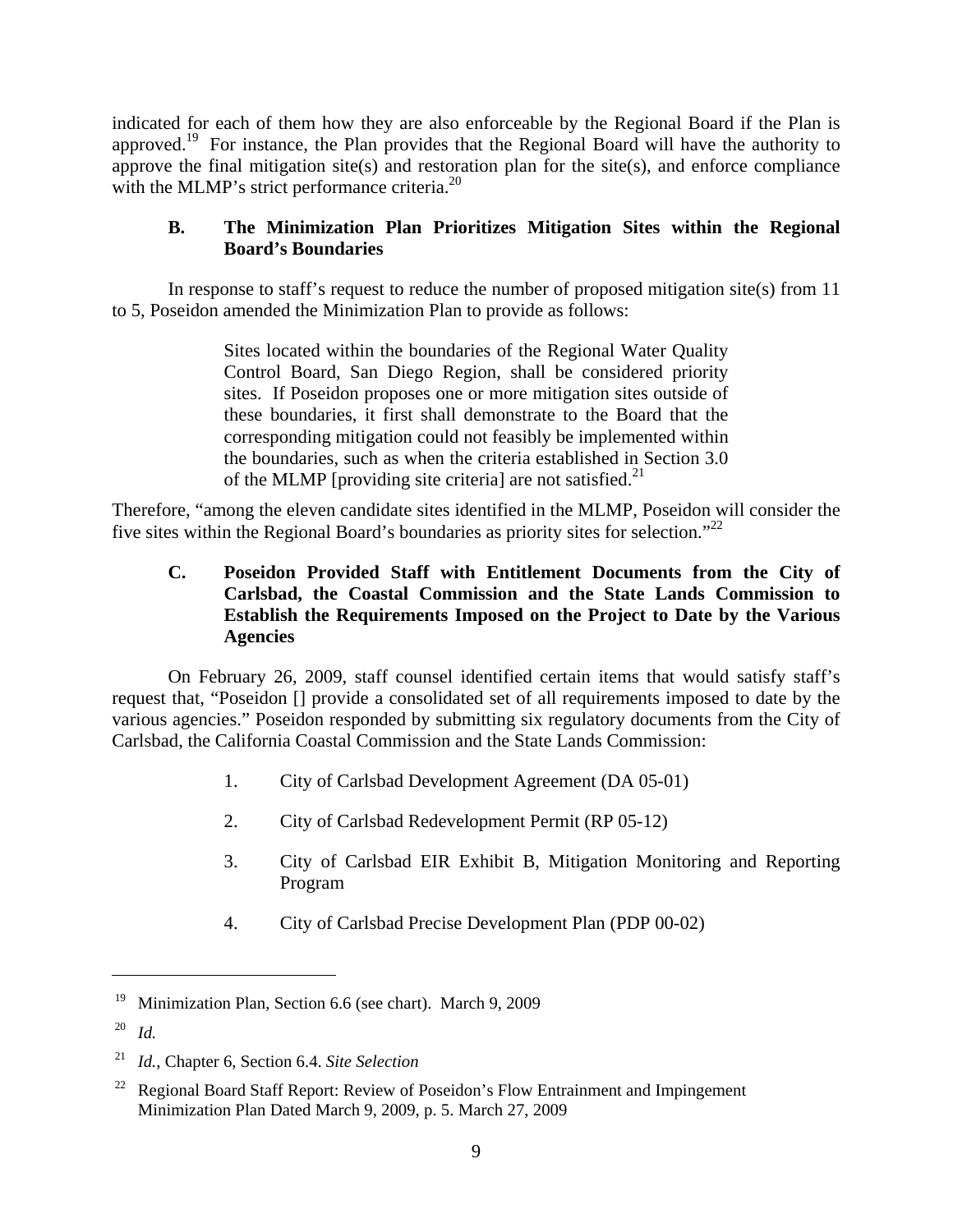- 5. State Lands Commission Lease Agreement (PRC 9727.1)
- 6. California Coastal Commission Condition Compliance for CDP No. E-06- 013 — Special Condition 8.

All of these items were publicly available, and Poseidon already had submitted the key documents, including the Coastal Commission Condition Compliance and the State Lands Commission Lease Agreement, into the record by the time of the February 11, 2009 hearing.<sup>23</sup>

## **D. The Minimization Plan Provides Various Flow-Adjusted Approaches to Estimating the Project's Projected Impingement**

Staff's third request that Poseidon "provide the flow-proportioned calculations for Poseidon's impacts due to impingement, to help support the Board's determination that these impacts are *de minimis*," required the most extensive collaboration with staff. Since the February 11, 2009 hearing, Poseidon has had many communications with staff addressing specific questions and data requests, including multiple teleconferences. $^{24}$ 

### 1. Estimated Project-Related Impingement Is *De Minimis*

On April 30, 2008, Poseidon submitted a calculation indicating that the Project's standalone impingement would be approximately 1.57 kg per day,25 a *de minimis* value. When operating in co-located mode, any impingement associated with the Project would naturally be even less. To provide context to the impingement estimate, 1.57 kg per day of fish is barely enough fish to sustain an adult pelican.<sup>26</sup>

This impingement estimate was calculated by applying a linear regression analysis to EPS's 2004-05 impingement sampling data. Two outlier days were excluded from the calculation. Staff expressed concern that the linear regression analysis was insufficient to support a reliable estimate and requested the inclusion of the outlier data. Staff asked Poseidon to estimate the Project's impingement using flow-proportioned values.

The common-sense understanding that reduced flow volumes result in reduced impingement are underscored by staff's request for flow-proportioned values. Because the Project will withdraw less water than EPS's historical flows, the Project's operations will result in less impingement. In order to project the impingement that may eventually be associated with the Project's operations, therefore, it is necessary to discount EPS's impingement data by the Project's relatively lower flow volumes.

<sup>23</sup> Latham & Watkins LLP January 26, 2009 Comment Letter, Appendix A.

<sup>&</sup>lt;sup>24</sup> Appendix A, Correspondence with Regional Board Staff and Counsel Since the February 11, 2009 San Diego Regional Water Quality Control Board Meeting.

<sup>&</sup>lt;sup>25</sup> This value was initially incorrectly calculated in Poseidon's March 6, 2008 Minimization Plan as 0.96 kg per day.

<sup>26</sup> An adult pelican may eat up to 1.8 kg of fish per day. *See* San Diego Zoo Animal Bytes, Pelican. Available at: www.sandiegozoo.org/animalbytes/t-pelican.html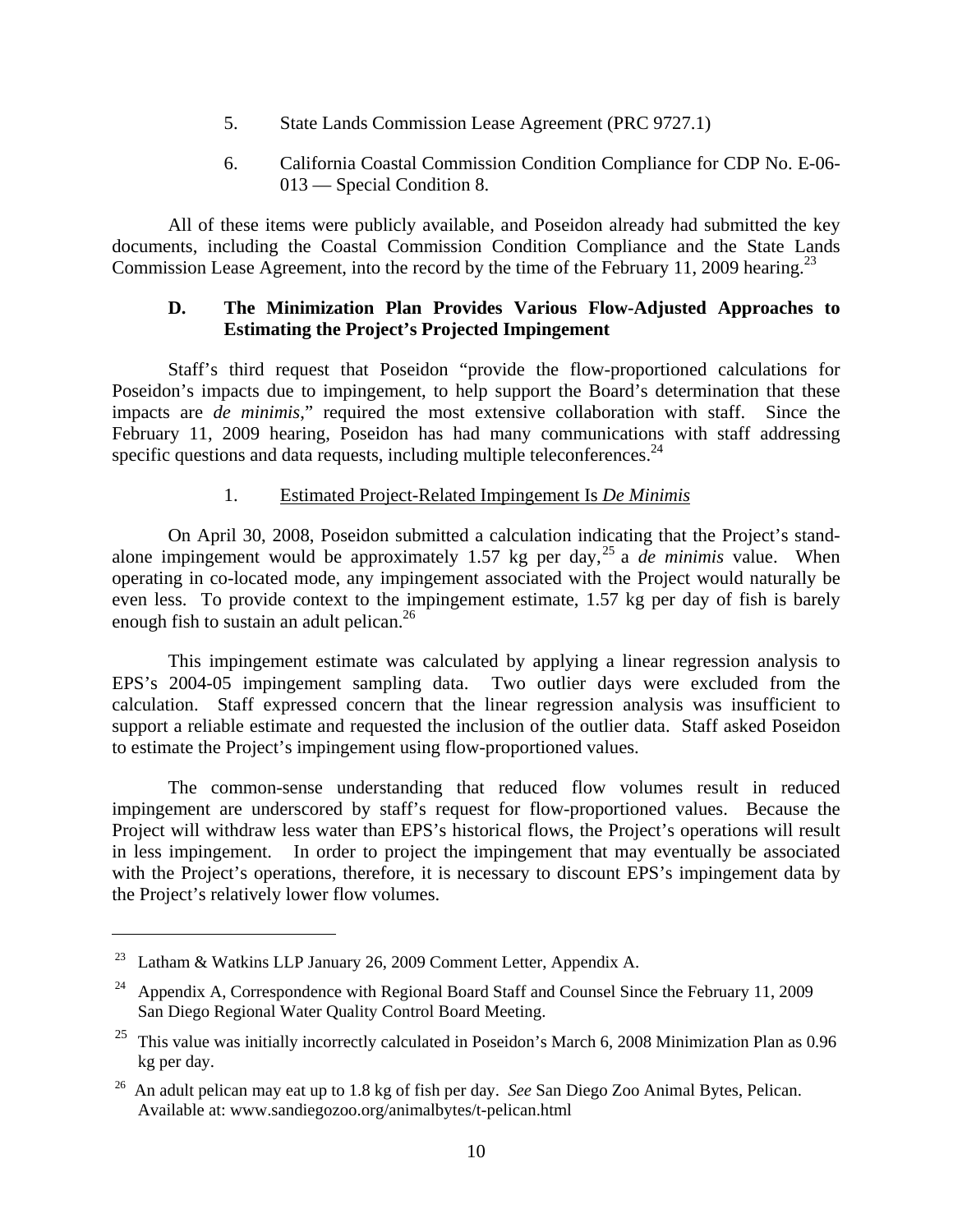In Attachment 5 to the Minimization Plan, Poseidon describes the nature of the direct relationship between impingement and flow. Poseidon cites a number of authorities that support the well-established proposition that reducing flow reduces impingement. In addition to providing authority to reflect the general understanding that flow and impingement are directly related, Poseidon shows how the 2004-5005 impingement data also illustrate the phenomenon specifically.<sup>27</sup>

It is important to note that the conclusions drawn from these recent data correspond with those reached by San Diego Gas & Electric (SDG&E) from the last impingement survey (conducted in 1979-1980). In a report that it submitted to the Regional Board in 1980 pursuant to Section 316(b) regulations, SDG&E found that "significant correlations between levels of impingement and the flow rates of cooling water in the conveyance channels, impingement increasing fairly directly with increasing flow rates, assuming equal numbers of fish were present during the various flows." <sup>28</sup> The results of this study support the conclusion that "in general, there was a direct relationship between increasing flow rates of cooling water and the impingement levels of fishes."<sup>29</sup> When the general authority in support of the proposition is combined with the specific observations at the EPS intake (both in 1979/1980 and 2004/2005), the resulting evidence indicates that that, because of its lower flow volumes, Poseidon's standalone operations will result in lower levels of impingement than those recorded in 2004/2005.

After describing the relationship between flow and impingement, Attachment 5 presents several different ways to account for this relationship in the impingement estimates. These approaches produce a range of possible impingement estimations of between 1.57 to 4.7 kg per day. Based on additional scientific analysis of the outlier events, which is detailed in Attachment 9 to the Minimization Plan, the estimate values toward the lower end of the range more reasonably anticipate the Project's operations. Because the estimations reflect expected standalone impingement, it is expected that Project-related impingement during the life of the EPS would be even less.

While the Minimization Plan provides for stand-alone impingement to be fully offset, Poseidon does not consider impingement within the estimated range to be material. Rather, it is minimal. Also, even though the impingement estimations were calculated for stand-alone operations, they do not take into account reductions in impingement that are likely to occur in this mode due to design and technology measures, as the impacts of such measures on the estimation, particularly at such low impingement values, are not easily quantified.<sup>30</sup>

1

 $27$  The 2004/2005 impingement data reflect a statistically significant relationship between flow and impingement.

<sup>&</sup>lt;sup>28</sup> San Diego Gas & Electric, Encina Power Plant Cooling Water Intake System Demonstration (1980), at 7-3.

<sup>29</sup> San Diego Gas & Electric, Encina Power Plant Cooling Water Intake System Demonstration (1980), at 7-139-140.

<sup>&</sup>lt;sup>30</sup> Design and technology measures are discussed in more detail in Chapters 3 and 4, respectively, and in Attachment 10 of the Minimization Plan, and summarized in Section VI c., *infra.*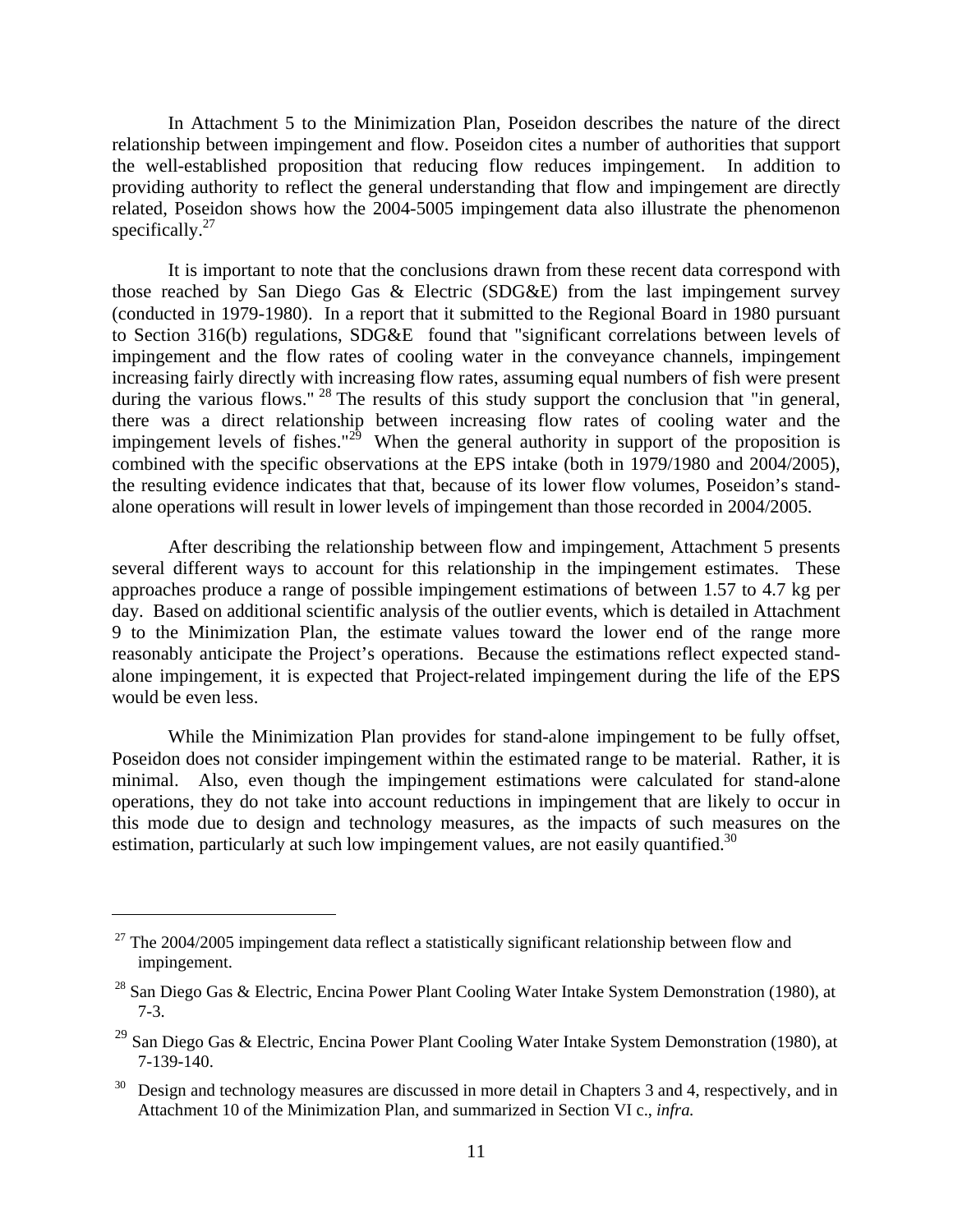To be clear, Poseidon considers all of the various, reasonable impingement estimation approaches to result in impingement estimations that are *de minimis*; i.e., already minimal.<sup>31</sup> This is true for both stand-alone operations and for co-located operations. Because impingement is already minimal, no additional mitigation measures need be taken to minimize it under Water Code Section 13142.5(b), an issue which is discussed more fully in Section IV, *infra*. Still, Poseidon has committed in the MLMP to 55.4 acres of mitigation wetlands, and is therefore over-mitigating for impingement.

#### **IV. LEGAL STANDARD – WATER CODE SECTION 13142.5(B)**

The purpose of the Minimization Plan is to assure that the Project will be in compliance with Water Code Section 13142.5(b),  $32$  a section of California's Porter-Cologne Water Quality Control Act regulating the intake system. $33$  Section 13142.5(b) provides that:

> For each new or expanded coastal power plant or other industrial installation using seawater for cooling, heating or industrial processing, the best available site, design, technology and mitigation measures feasible shall be used to minimize the intake and mortality of all forms of marine life.

Thus, the Minimization Plan describes the best available site, design, technology and mitigation measures feasible for the Project, which will minimize the intake and mortality of all forms of marine life.

 While EPS is operating, it is expected to supply the majority of the water needed to support desalination operations.<sup>34</sup> As explained in staff's March 27, 2009 staff report, even though the Minimization Plan in many places discusses stand-alone operations, the Regional Board will reconsider whether the Project satisfies Section 13142.5(b) should EPS cease to operate. At this juncture, then, the Regional Board only need consider whether the Minimization Plan assures the Project will comply with Section 13142.5(b) when EPS provides insufficient water supply for the Project while operating in co-located mode.<sup>35</sup>

<sup>31</sup> In its report, staff states that "Poseidon no longer proposes that the Board consider these impacts *de minimis.*" This is not Poseidon's position.

<sup>32</sup> Order No. R9-2006-0065, F-49, VII.B.4. *Intake Regulation.*

<sup>&</sup>lt;sup>33</sup> It is not disputed that the Project is not subject to Section 316(b) of the federal Clean Water Act, which is also administered by the Regional Board. *Id.*

<sup>&</sup>lt;sup>34</sup> In 2008, EPS would have met the Project's water intake needs 88% of the time. Minimization Plan, p. 3-2. March 9, 2009

 $35$  The Regional Board has already concluded that when EPS fully meets the Project's water intake needs, any intake and mortality of marine life will be *de minimis.* Order No. R9-2006-0065, pp F-49- 50.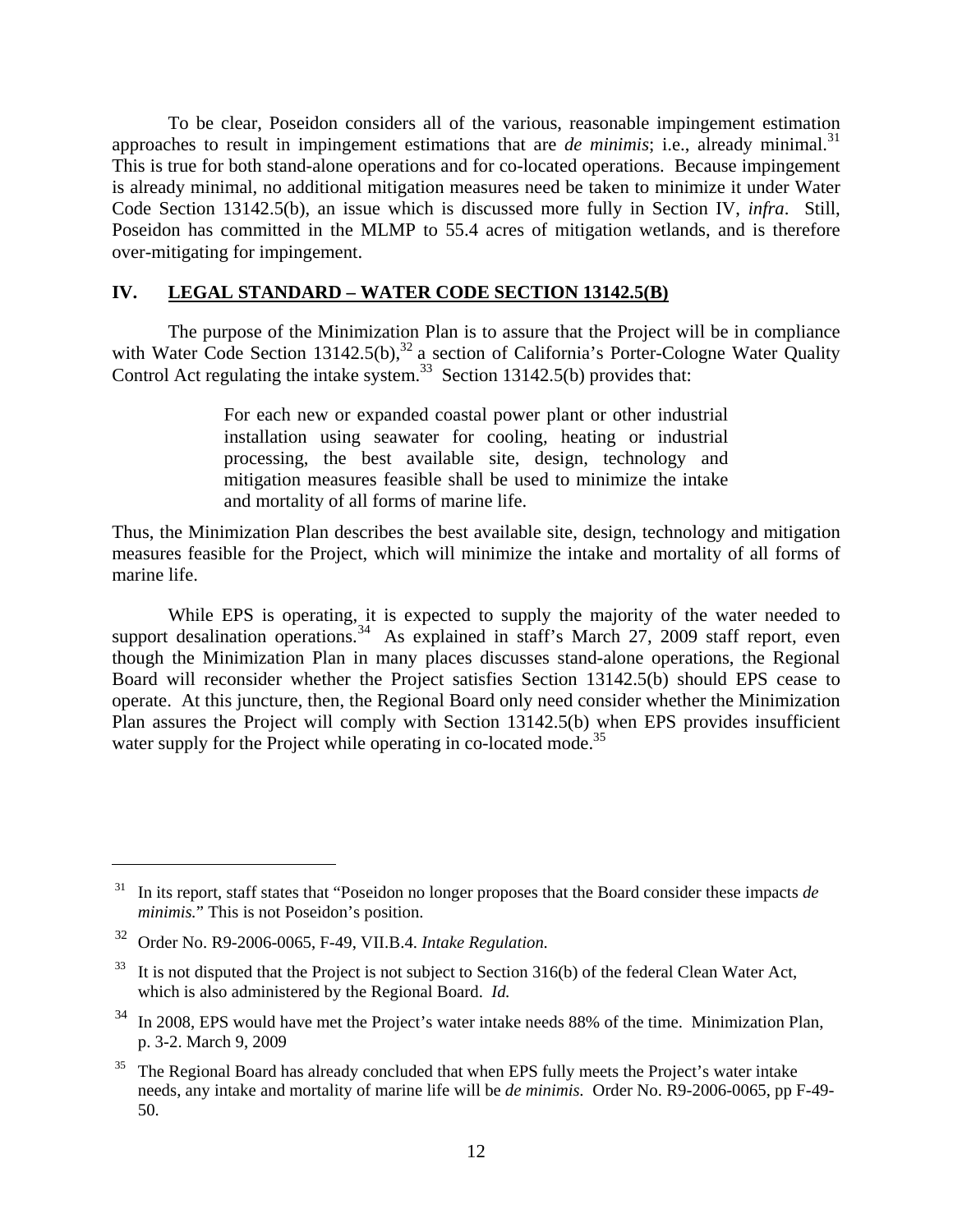## **V. THE PROJECT WILL USE THE BEST AVAILABLE SITE, DESIGN, TECHNOLOGY, AND MITIGATION MEASURES FEASIBLE TO MINIMIZE THE INTAKE AND MORTALITY OF MARINE LIFE**

#### **A. Site**

 $\overline{a}$ 

As recognized in the 2006 NPDES/WDR permit granted to Poseidon for the Project, the Project site has been approved since 2006.<sup>36</sup> Co-locating the Project at the existing EPS site provides substantial environmental benefits relative to alternative sites because the EPS site would not require the construction of a new intake system. The primary benefits of this site are twofold. First, it prevents the environmental costs necessarily associated with new construction. Second, it provides the Project with source water that would otherwise be discharged into the Pacific Ocean; as a result, the Project only will result in the additional intake of seawater beyond what EPS would ordinarily require to the extent EPS's discharge flows are insufficient.

As explained in Chapter 2 of the Minimization Plan, there were only three possible sites within the City of Carlsbad: (1) the Encina Power Station; (2) the Encina Water Pollution Control Facility; and (3) the Maerkle Reservoir. The Encina Water Pollution Control Facility was rejected because it would only be able to accommodate a plant big enough to produce 10 MGD of water, which would be insufficient to meet user demands. Because of its lack of proximity to the intake system, this site would also require the construction of a 2-mile long water transport pipe. These factors, among others, made that site infeasible. The third site option, Maerkle Reservoir, was rejected for similar reasons and because the necessary construction changes would increase construction costs, and therefore water costs, to such a degree as to make the Project infeasible without any measurable environmental benefit. Staff agrees that the selected site is the best. $37$ 

Project opponents have suggested that a site in Dana Point presents a preferable alternative site. Any site in Dana Point, however, is neither feasible nor available. While there has been some talk of locating a desalination plant at Dana Point, a variety of agencies in that area have already expressed interest in using the water from any such plant to meet local Orange County needs – and would likely reject the idea to export water to San Diego County. Moreover, there does not appear to be any infrastructure available to convey any such water generated in Dana Point to the Carlsbad area. Providing for any such infrastructure would complicate the Project greatly, and would require covering great distances, and passing through Camp Pendleton, owned by the federal government. Even if technically and politically feasible, which is very unlikely, any such conveyance would increase the cost of the water dramatically, potentially making the Project economically infeasible and the water unsalable. Entitlement proceedings for a Dana Point plant are incipient at best, and this potential source would not be

<sup>36</sup> *See* Order R9-2006-0065 (ordering Poseidon to generate "*site-specific* plans, procedures, and practices implemented and/or to be implemented to minimize the impacts to marine organisms[.]" (emphasis added). *See also* March 27, 2009 Poseidon Minimization Plan Regional Board Staff Report, p 7 ("The Regional Board…has already determined by implication that the site is the best available for purposes of CWC section 13142.5(b).").

 $37$  Regional Board Staff Report: Review of Poseidon's Flow Entrainment and Impingement Minimization Plan Dated March 9, 2009, p. 7. March 27, 2009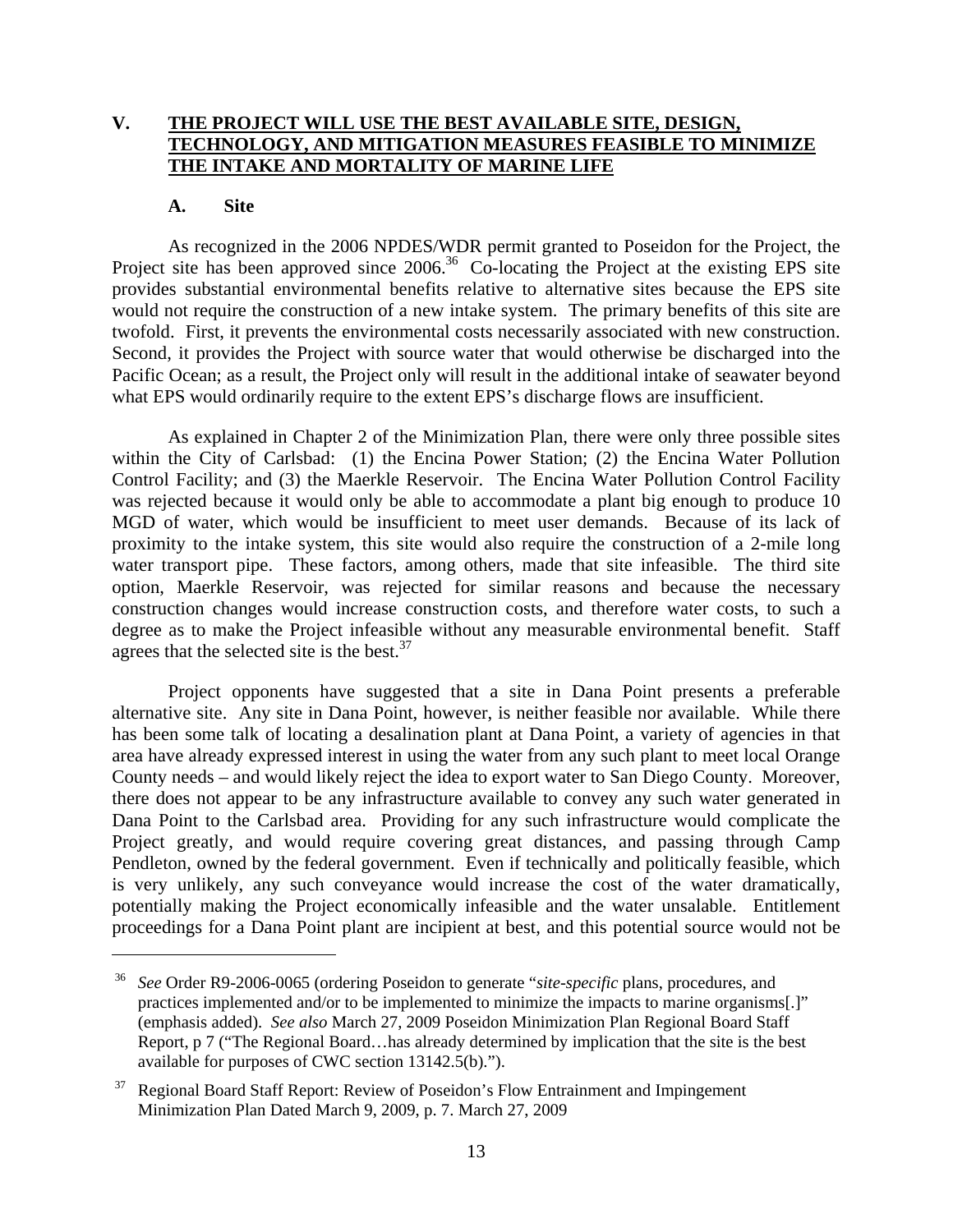available under the best of circumstances for many years, whereas Carlsbad and vicinity have an acute water need now.<sup>38</sup> Accordingly, a site in Dana Point is neither feasible nor available, and will not meet the objectives of the Project.

## **B. Design**

Chapter 3 of the Minimization Plan describes the Project's many proposed design features that ensure the minimization of the intake and mortality of all forms of marine life.

The primary Project design feature is the direct connection of the desalination plant intake and discharge facilities to the discharge canal of the EPS, which was made possible through the site-selection process as outlined above. This direct connection to EPS facilities allows the use of the power plant cooling water as both source water for the Project and as blending water to reduce the salinity of the desalination plant concentrate prior to discharge to the ocean, resulting in only a *de minimis* increase in the impingement and entrainment of marine organisms over existing EPS operations.<sup>39</sup>

The co-location of the Project on the EPS site will also result in the minimization of impingement and entrainment impacts when the EPS operation is temporarily or permanently discontinued, i.e. stand-alone operations. By co-locating the Project on the EPS site, the Project will result in significantly lower impingement and entrainment impacts during stand-alone operations than those caused by the EPS operations at the same intake flow, because the Project will employ different plant intake design and operations than the power plant.<sup>40</sup> These standalone Project design features include:

- Reduction in Inlet Screen Velocity. The Project's intake flow of 304 MGD will minimize the impingement and entrainment of marine organisms under stand-alone operations. At the design flow of 304 MGD, the bar rack screen velocity would be less than or equal to 0.5 fps, thereby creating flow conditions which the EPA has recognized would reduce impingement losses to a less than significant level. $41$
- Reduction in Fine Screen Velocity. By eliminating the need for Power Generation operational limitation during stand-alone operations, the Project will

<sup>38</sup> *See* 2005 Urban Water Management Plans for the San Diego County Water Authority; Carlsbad Municipal Water District; Valley Center Municipal Water District; Rincon del Diablo Municipal Water District; Sweetwater Authority; Rainbow Municipal Water District; Vallecitos Water District; Santa Fe Irrigation District; Olivenhain Municipal Water District; and City of Oceanside.

<sup>39</sup> Minimization Plan, Chapter 3, Section 3.3 *Use of EPS Discharge as Source Water for CDP*.

 $^{40}$  *Id.* 

<sup>41</sup> *See* 66 Fed. Reg. 65274; *see also* 40 C.F.R. 125.84(b)(2), 125.84(c)(1) (stating that in the context of establishing the "best technology available" under Clean Water Act Section 316(b), the EPA determined – based on substantial scientific evidence – that a maximum intake velocity of 0.5 ft/s or less minimizes adverse environmental impacts associated with impingement mortality to acceptable levels.) (Previously submitted January 26, 2009, Latham & Watkins LLP Comments, Appendix A.)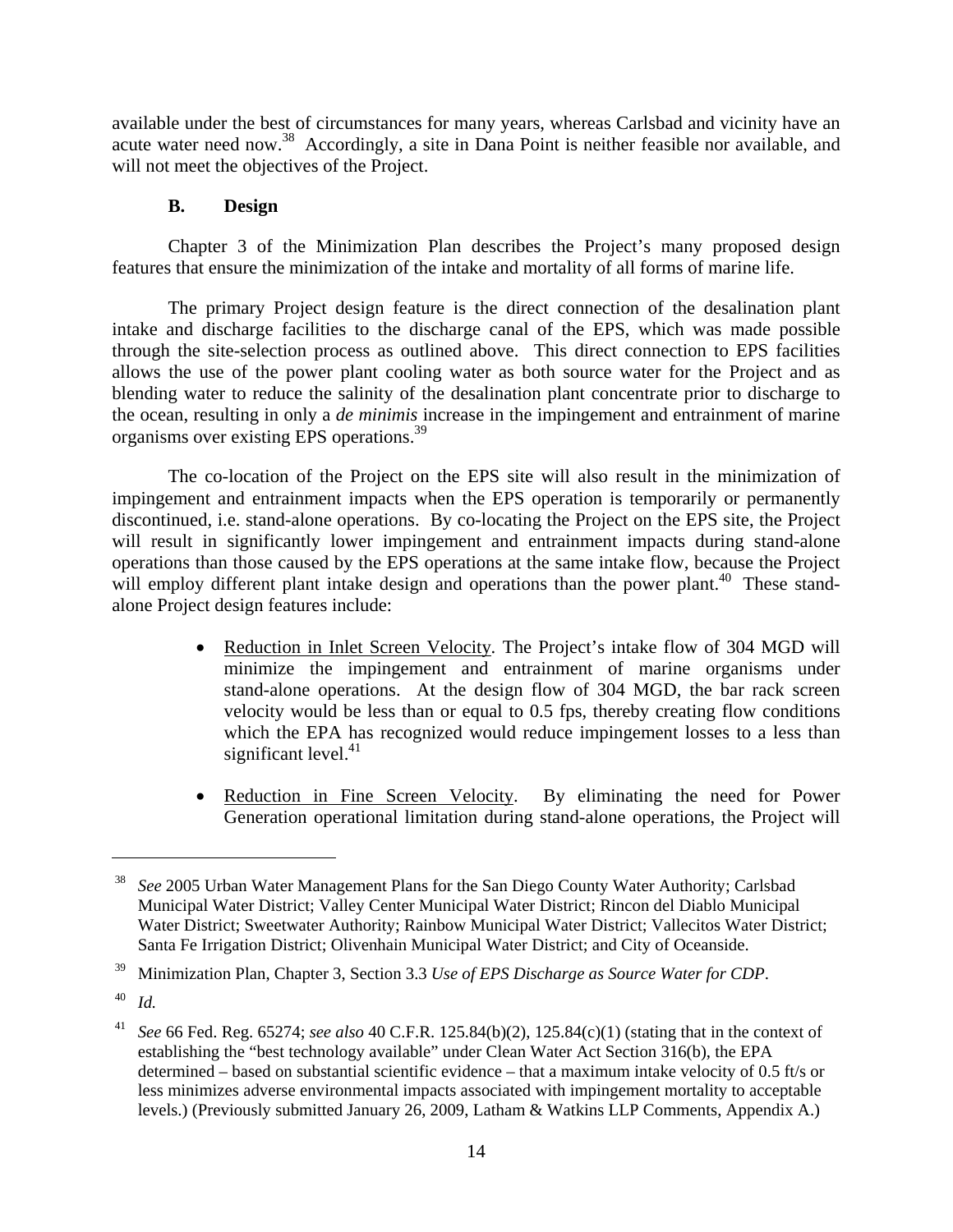experience greater flexibility in its choice of power plant intake pumps and screens, thereby reducing the through-screen velocity of the EPS's operational velocity. This significant reduction of the through-screen velocity would reduce the impingement of marine life on the vertical screens as well.

- Ambient Temperature Processing.When EPS is not generating electricity, the Project has been designed to operate using cold seawater from the power plant condensers to avoid the need to preheat the intake seawater. This design feature will eliminate those heat-related entrainment mortalities.
- Elimination of Heat Treatment. Stand-alone Project operations would not require heat treatment of the existing EPS intake and discharge facilities, eliminating the marine organism mortality associated with the current heat treatment events.<sup>42</sup>

Project opponents have indicated that they favor desalination operations using a sub-surface intake system. Aside from the significantly increased environmental costs associated with building new sub-surface intakes rather than using the EPS's existing intake system,  $43$ sub-surface intakes are infeasible at the site. As explained in the Carlsbad EIR, the geology simply would not support sub-surface intakes.<sup>44</sup>

## **C. Technology**

 $\overline{a}$ 

As outlined in Chapter 4 of the Minimization Plan, the Project thoroughly analyzed a number of alternative seawater screening and intake technologies to determine the best available technology measures feasible for the Project's site-specific conditions in order to minimize the impingement and entrainment of marine organisms in the intake seawater. Because Water Code Section 13050 does not define the term "feasible," this assessment was based upon the definition of "feasible" set forth in the California Environmental Quality Act (CEQA) Guidelines,<sup>45</sup> which is generally consistent with the principles underlying the Porter-Cologne Water Quality Control Act.

 $42$  Under current EPS operations, the power plant completes heat treatment of the intake facilities over 6 to 8 weeks, which results in 100% mortality of those marine organisms residing in the intake channels at that time. By removing the need for heat treatments, these significant mortalities will be eliminated. Minimization Plan, Chapter 3, Section 3.7 *Elimination of Heat Treatment Related Mortality*.

<sup>&</sup>lt;sup>43</sup> Precise Development Plan and Desalination Plant Project (FEIR 03-05) (SCH#2004041081), Appendix C - Alternative Project Intake Source Water Collection Systems – Beach Wells, Infiltration Galleries and Seabed Filtration Systems.

<sup>44</sup> Wiedlin and Huntley, *Analysis of Alternative Subsurface Intake Structures, Proposed Desalination Plant, Carlsbad, California.* January 27, 2007

<sup>&</sup>lt;sup>45</sup> "Feasible means capable of being accomplished in a successful manner within a reasonable period of time, taking into account economic, environmental, legal, social and technological factors." CEQA Guidelines, Section 15364 (14 CCR 15364).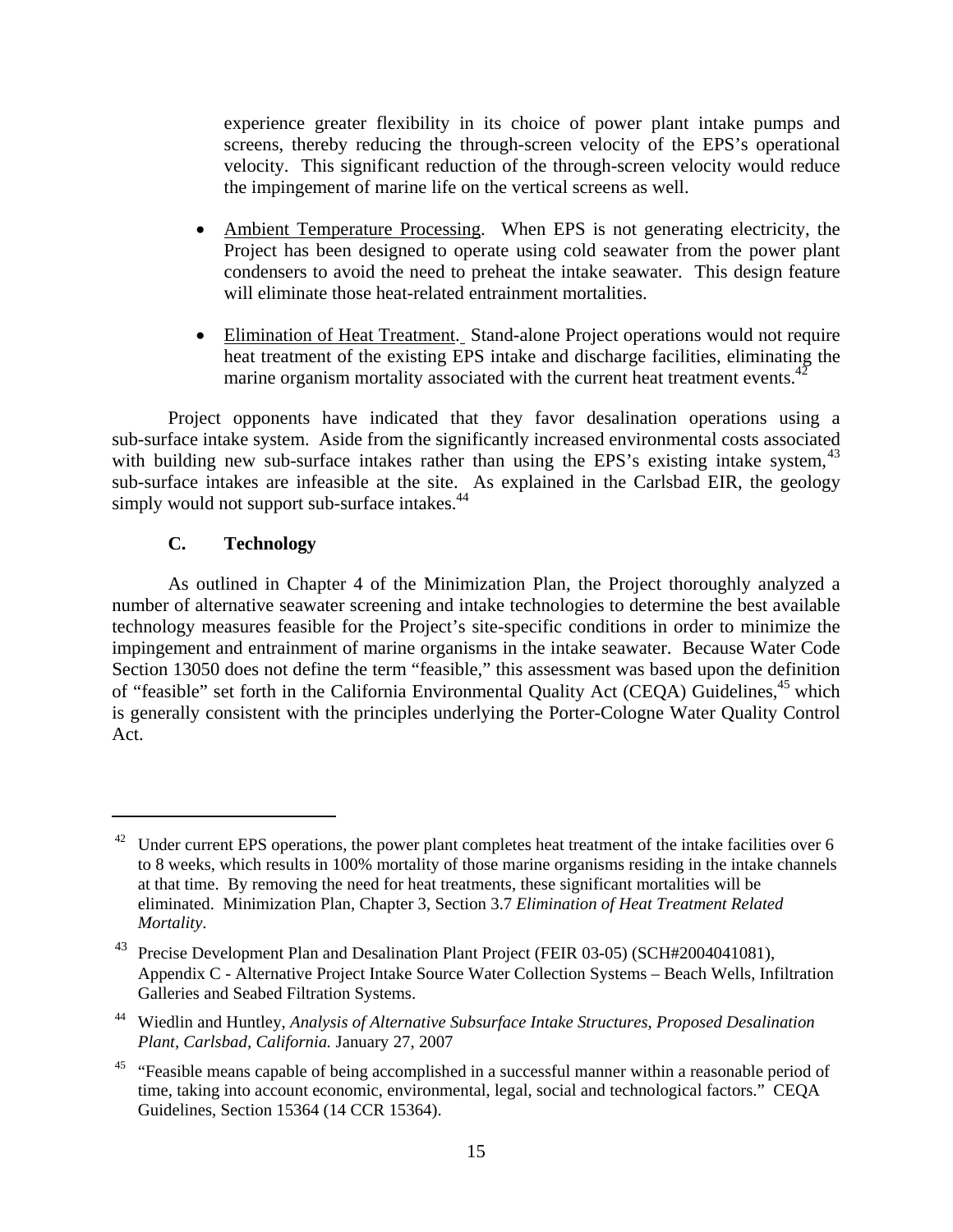The following intake technology measure was found to be a feasible impingement, entrainment and flow reduction technology measure for the site-specific conditions of the CDP:

> • Installation of Variable Frequency Drives (VFDs) on Desalination Plant Intake Pumps.The desalination plant intake pump station will be equipped with a VFD system to closely control the volume of the collected seawater. As water demand decreases during certain periods of the day and the year, the variable frequency drive system will automatically reduce the intake pump motor speed and decrease intake pump flow to the minimum level needed for water production. The installation of a VFD system at the intake pump station would reduce the total intake flow of the desalination plant compared to constant speed-design, resulting in the proportional decrease in entrainment associated with desalination plant operations. In addition, by reducing the intake pump flow below EPA approved velocities, the Project will further minimize impingement.<sup>46</sup>

Taking into account economic, environmental and technological factors, the following technology alternatives were determined not to be capable of being accomplished in a successful manner within a reasonable period of time and thus, infeasible:

- Installation of Subsurface Intakes (e.g., beach wells, slant wells, infiltration galleries, etc.). The Project's hydrogeologic studies confirm that none of the alternative intakes evaluated are capable of delivering the 304 MGD of seawater needed for environmentally safe operation of the Project.<sup>47</sup> Furthermore, the quality of the water available from the subsurface intake would be untreatable due to an extremely high salinity level, excessive iron and high suspended solids.<sup>48</sup> Finally, extensive environmental damage would be associated with the implementation of such intakes.
- Construction of New Open Ocean Intake.The construction and operation of a new offshore intake in the vicinity of the Project site to serve the seawater supply needs of the Project would not result in significant reduction in dredging frequency, would cause permanent construction related impacts to the marine

<sup>46</sup> Minimization Plan, Chapter 4, Section 4.4.1 *Installation of Variable Frequency Drives on Desalination Plant Intake Pumps.*.

 $47$  The maximum capacity that could be delivered using subsurface intakes is 28,000 GPM (40 MGD) from the installation of horizontal wells, which is substantially below the needed intake flow. Minimization Plan, Chapter 4, Section 4.2.1 *Desalination Plant Subsurface Intakes*.

<sup>&</sup>lt;sup>48</sup> The total dissolved solids (TDS) concentration in the water was approximately  $60,000 - 85,000$  mg/L, nearly twice that of typical seawater (33,500 mg/L). Minimization Plan, Chapter 4, Section 4.2.1 *Desalination Plant Subsurface Intakes*. *See also*, Wiedlin and Huntley, *Analysis of Alternative Subsurface Intake Structures, Proposed Desalination Plant, Carlsbad, California.* January 27, 2007.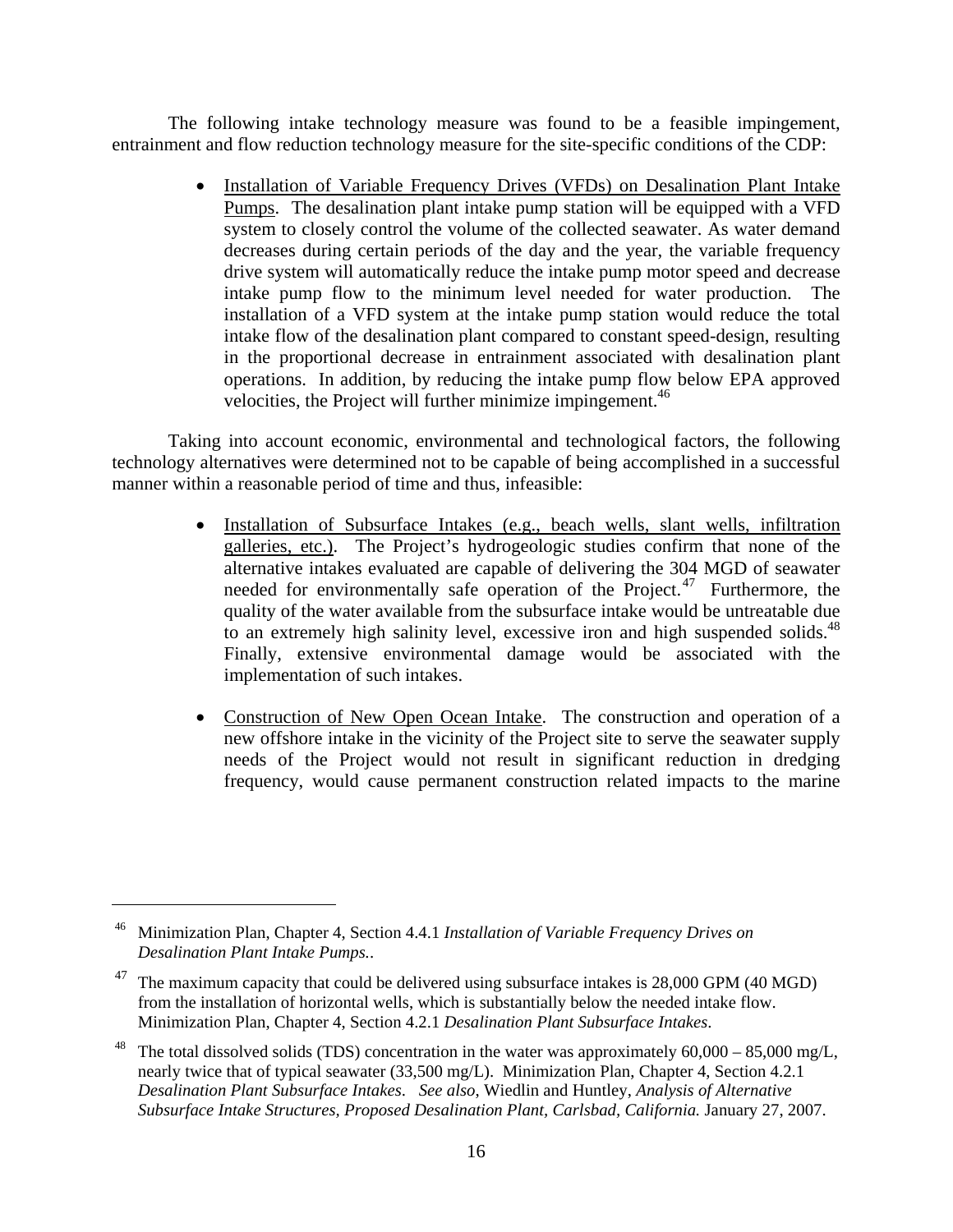environment and would shift entrainment to a more sensitive area of the marine environment that would affect a greater diversity of species.<sup>49</sup>

- Substantial Modification of Existing Power Plant Intake and Screening Facilities. Implementation of major physical or structural modifications to the existing EPS intake and screening facilities were found to be infeasible because they would interfere with, or interrupt power plant operations and would result in very limited impingement and entrainment benefits.<sup>50</sup>
- Installation of VFDs on Existing Power Plant Intake Pumps. The installation of a VFD system on the existing EPS intake pumps would provide negligible benefits to marine life while significantly interfering with ongoing power plant operations.

Additionally, Poseidon has committed to the re-evaluation of these and any other available impingement and entrainment minimization technologies both through the State Lands Commission Lease Amendment and the MLMP. The Lease Amendment requires Poseidon to undertake an environmental review either when EPS permanently shuts down or August 2018, whichever is earlier.<sup>51</sup> Based on this review, the State Lands Commission can then require compliance with any additional reasonable and appropriate technologies. The MLMP gives Poseidon the option of foregoing or reducing the Phase II portion of the wetlands restoration if Poseidon can demonstrate that additional entrainment technology measures at the intake structure obviate the need for more mitigation, thus providing significant incentive to Poseidon to continue to re-evaluate feasible technology measures.<sup>52</sup>

Staff has observed that the previously submitted March 6, 2008 version of the Minimization Plan included a combination of intake, screening and treatment technologies that were found to be feasible impingement, entrainment and flow reduction technology measures and which are no longer included in the present version of the Minimization Plan. Chapter 4.4 and Attachment 10 of the Minimization Plan explain that subsequent to the submittal of the March 2008 version of the Minimization Plan, Poseidon, with the assistance of the Coastal Commission and the Commission's Scientific Advisory Panel, discovered that these technology measures would not be effective in returning viable organisms to the ocean, and would not result

1

The Coastal Commission also found that alternative intakes that might avoid or minimize environmental impacts are infeasible or would cause greater environmental impacts. See Coastal Commission Recommended Revised Findings Coastal Development Permit for Poseidon Carlsbad Desalination Project, page 80 of 133; (Previously submitted January 26, 2009, Latham & Watkins LLP Comments, Appendix A.) Available at: http://documents.coastal.ca.gov/reports/2008/8/W4a-8-2008.pdf

<sup>&</sup>lt;sup>50</sup> The Lease Amendment approved by the State Lands Commission to authorize the use of EPS facilities by the Project specifically prohibited the implementation of entrainment and impingement minimization measures that would interfere with, or interrupt ongoing power plant operations. State Lands Commission, Final Amendment of Lease PRC 8727.1, November 24, 2008 at Section 2. (Previously submitted January 26, 2009, Latham & Watkins LLP Comments, Appendix A.)

 $51$  *Id.* 

<sup>52</sup> MLMP, Section 6.0.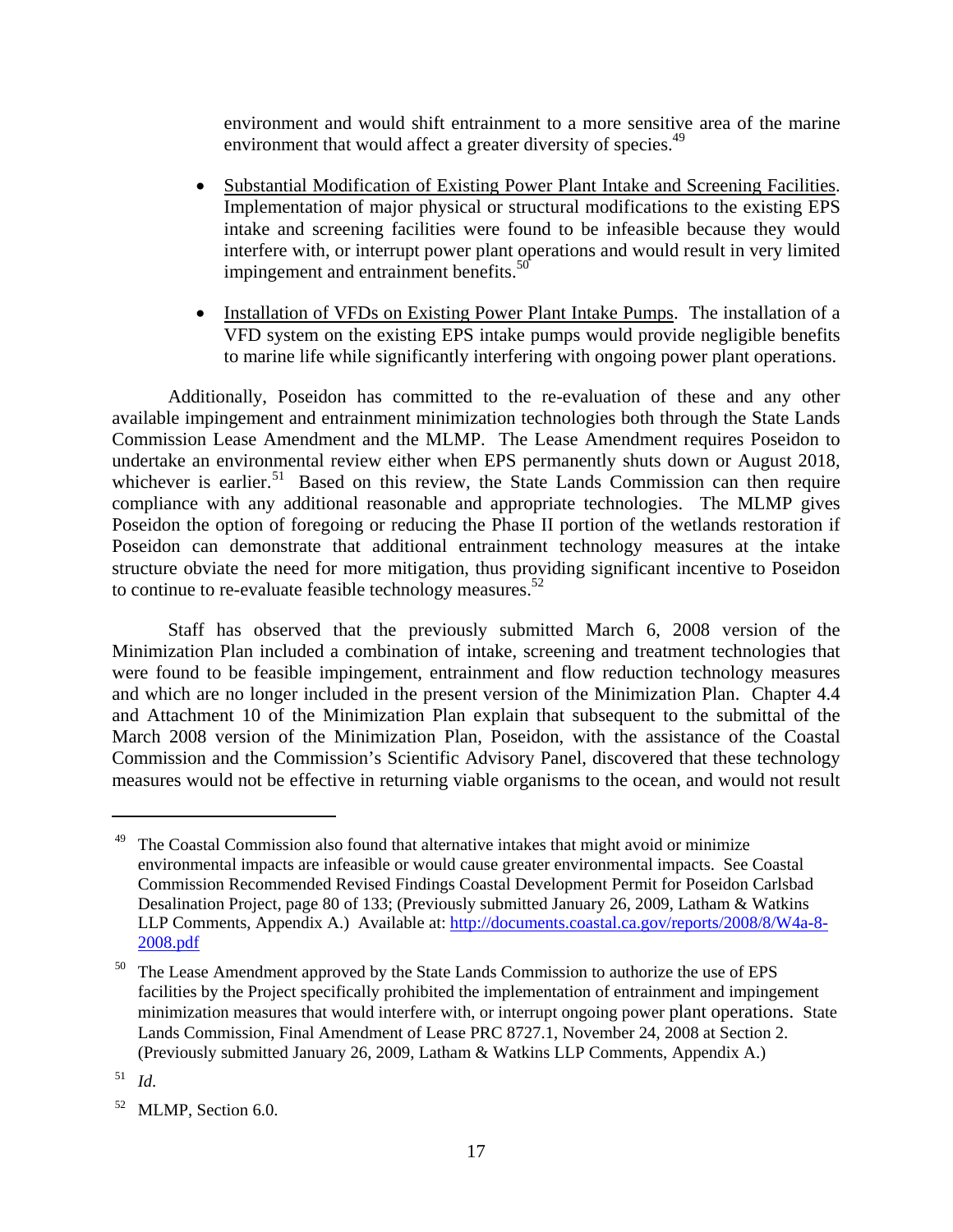in any minimization or reduction of entrainment. Furthermore, research demonstrates that the long-term survival of marine organisms once they have been returned to the ocean is uncertain.<sup>53</sup> Therefore, Poseidon determined these technological features would not be effective in the minimization or reduction of entrainment, and the decision was made to remove these technology measures from the Minimization Plan.

In Dr. Peter Raimondi's draft report dated March 23, 2009 he suggested that a fish return system, like the kind employed at the San Onofre Nuclear Generating Station (SONGS), may be feasible for the Project. It was beyond Dr. Raimondi's scope of work and expertise to discuss potential technology measures for the Project. In addition, a comparison of this Project to the San Onofre Nuclear Generating Station ("SONGS") is inapposite. SONGS is a nuclear generating station that pulls in several billion gallons seawater per day of – much more than the 304 MGD needed for the Project. Despite these obvious and significant differences between SONGS and the Project, Poseidon has, in response to Dr. Raimondi's suggestion, evaluated the feasibility of a fish return system. Such a system is infeasible.<sup>54</sup> It is, therefore, not a component of the Minimization Plan.

#### **D. Mitigation**

 $\overline{a}$ 

In its January 26, 2009 public comment letter to the Regional Board, Poseidon provided a detailed explanation of the MLMP's requirements.<sup>55</sup> To avoid redundancy, Poseidon will not reiterate the same points here. However, it is helpful to remember that the mitigation wetlands proposed under the MLMP will be significant – up to 55.4 acres with strict performance criteria enforced by multiple agencies. The wetlands will produce substantial ecological benefit within the Southern California Bight, and most likely within the boundaries of the Regional Board.

Contrary to staff's interpretation that, "Poseidon proposes to rely in large part on mitigation as a form of minimization, as allowed by the terms of the CWC section  $13142.5(b)$ ,<sup>56</sup> Poseidon's mitigation measures under the MLMP are being made *in addition to* measures taken under the site, design and technology elements to minimize intake and mortality of marine organisms by impingement and entrainment. In co-located mode, as explained in Section VI, *supra*, entrainment and impingement associated with the Project's operations already will be minimal. However, all entrainment and impingement associated with stand-alone operations – not just co-located operations – will be offset fully by the productivity of the mitigation site(s).

#### 1. The Proposed Wetlands Will Fully Offset Potential Entrainment and Impingement

<sup>53</sup> Ferry-Graham, Dorin and Lin, *Understanding Entrainment at Coastal Power Plants: Informing a Program to Study Impacts and Their Reduction*, CEC-500-2007-120 at 36 (March 2008).

<sup>54</sup> Appendix B, Tab 1, J. Rauilli and J. Balletto, "Carlsbad Desalination Plant Fish Return Feasibility Analysis."

<sup>55</sup> The MLMP is incorporated as Part A of Chapter 6 of the Minimization Plan.

<sup>56</sup> Regional Board Staff Report: Review of Poseidon's Flow Entrainment and Impingement Minimization Plan Dated March 9, 2009, p.11. March 27, 2009.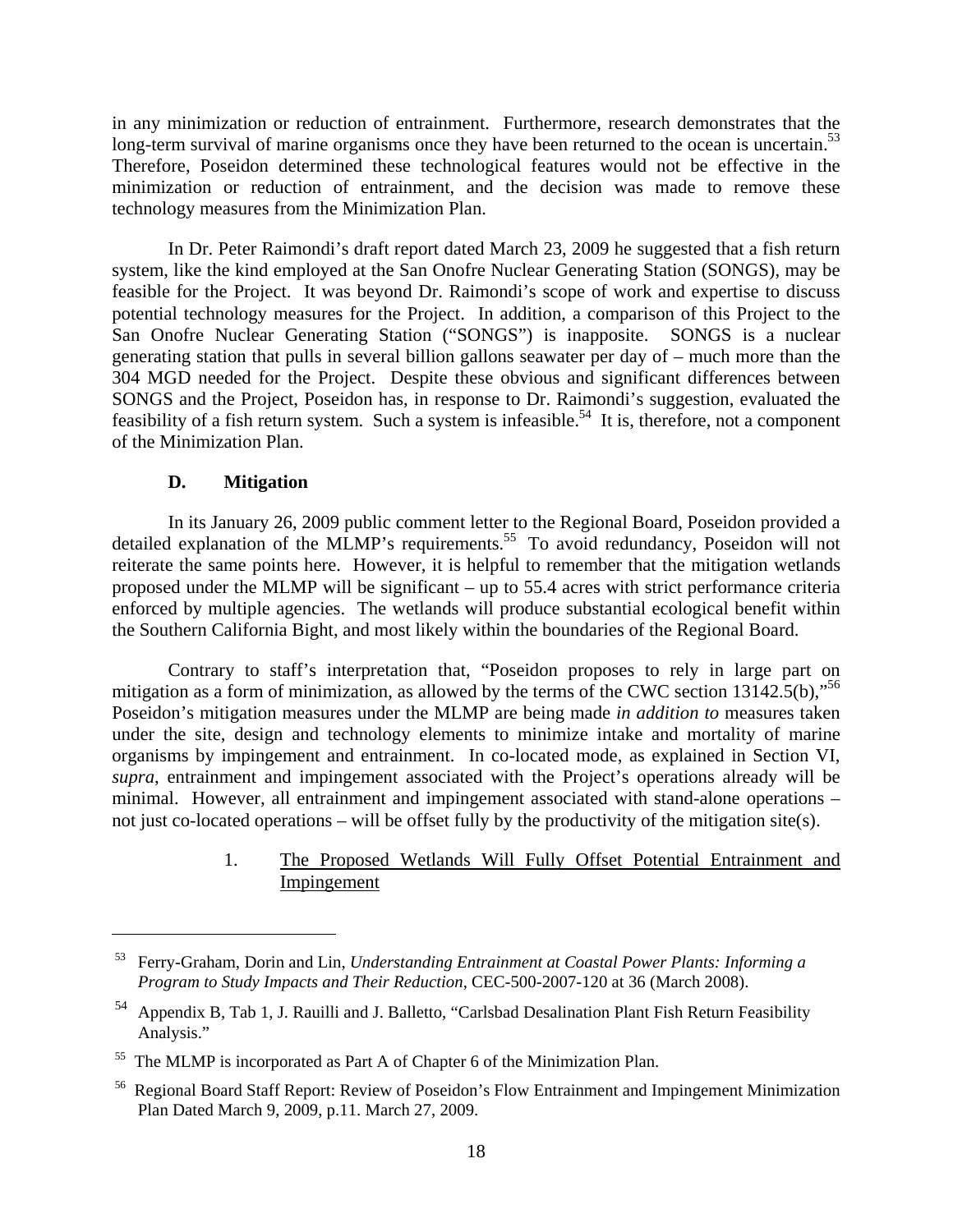The proposed wetlands will fully and simultaneously mitigate for any entrainment and impingement that may eventually be associated with the Project's operations.<sup>57</sup> Forty-nine acres of these wetlands were designed to mitigate for the larval entrainment of the three most commonly entrained lagoon species (i.e., gobies, blennies, and garibaldi) and 6.4 acres of these wetlands were designed to mitigate for larval entrainment of the five most commonly entrained open ocean species (i.e., white croaker, northern anchovy, California halibut, queenfish, and spotfin croaker). According to the Empirical Transport Model—which was used to calculate the habitat capable of offsetting the entrainment of these enumerated species—the proposed wetlands will have the capacity and capability to reproduce the larvae of those species lost to entrainment.

In addition to producing the larvae of the most commonly entrained species to offset entrainment, the proposed wetlands will sustain many other forms of life as well. These other life forms will include diverse assemblages of plants, birds, invertebrates, mammals, and other fish species. To the extent that the wetlands produce fish biomass from other species, this biomass is available to offset any impingement that may eventually result from the Project's colocated or stand-alone operations.

Evidence of fish productivity in similar habitats indicates that the proposed wetlands will produce enough biomass from other fish species to fully offset potential impingement. Therefore, by producing the larvae of the most commonly entrained species as well as the biomass of other fish species, the proposed wetlands will fully and simultaneously mitigate for any entrainment and impingement that may eventually be associated with the Project's co-located or stand-alone operations.58

#### 2. Project Opponents' Concerns as Expressed During February 11, 2009 Public Comments are Unwarranted

At the February 11, 2009 hearing, Mr. Ed Kimura spoke on behalf of the Sierra Club. Mr. Kimura expressed concern that the MLMP "fails to apply an ecosystem-based approach" and assumes the connectivity of larval populations over a large geographic area because it allows for the location of the mitigation site(s) within the Southern California Bight.<sup>59</sup> The MLMP requires Poseidon to develop a functioning wetland, which will naturally have the component parts of a complete ecosystem in order to be functional. The MLMP does not assume that the mitigation site(s) will be connected to the Agua Hedionda Lagoon, as Mr. Kimura, seems to suggest, nor

<sup>57</sup> For a complete discussion of this issue, *see* Appendix B, Tab 2, D. Mayer and C. Nordby, "Wetlands Mitigation Credit for Potential Impingement, as Well as for Potential Entrainment."

<sup>58</sup> *See, e.g.,* Dr. Noel Davis, Dr. Pete Raimondi, Rick York, and Joanna Reinhardt, *Huntington Beach Units 3&4 Entrainment and Impingement Study Results, Mitigation Options, Staff and Working Group Recommendations, and AES's Response and Objections to the Recommendation* (mitigation wetlands to offset entrainment impacts, no additional mitigation acreage for impingement impacts)

<sup>59</sup> Regional Board February 11, 2009 Hearing Transcript, at 134:25 – 136:10.